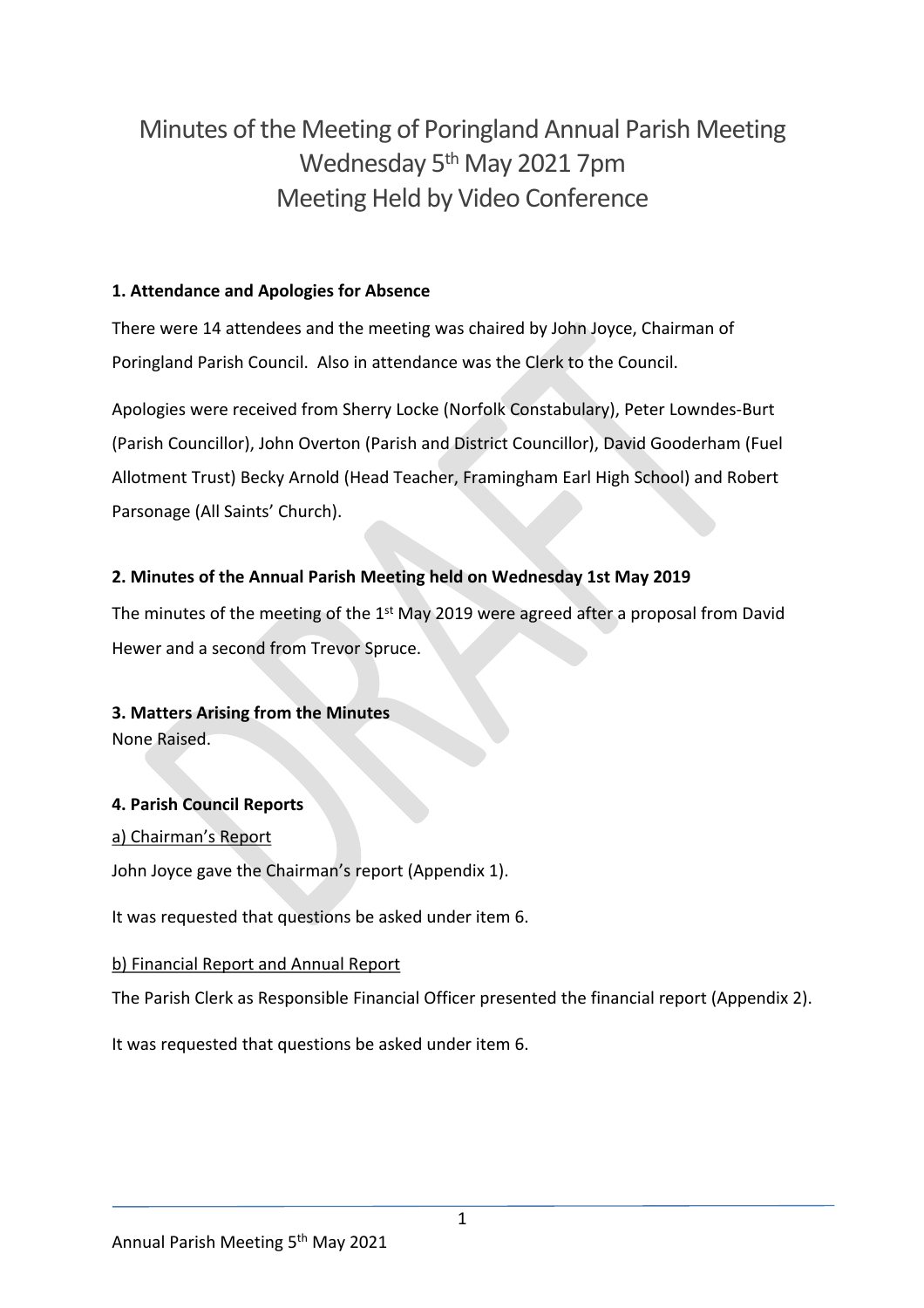### **5. Reports from Village Organisations**

a) Poringland Covid-19 Vaccination Centre and Heathgate Surgery – Report by Gary Whiting Mr Whiting recognised the success of the vaccine centre operating from Poringland community centre. It was initially thought that the vaccine centre would be run in a similar manner to the flu clinics, but things escalated very quickly. A primary care network of 9 GP practices was formed to create a community vaccine centre, which covered an area from Poringland to Harleston to Attleborough. A central area would have been preferable in a location such as Long Stratton but there was nowhere suitable. Knowing how well the flu clinics in the community centre worked, Poringland Parish Council was approached.

The Clerk and the Caretaker were thanked for their assistance over the Christmas period for helping with the initial arrangements. As a result, the CQC and the CCG gave approval for a non-surgical setting to be used as a vaccine clinic.

Over the twelve week programme 22,500 vaccinations were managed at the centre. 10,500 of these were Pfizer vaccines managed through the centre and the remaining 10,000 vaccines were Astra Zeneca managed through the GP practices. The second 12 week programme has now started for second vaccinations, and the programme is currently on week 5.

In South Norfolk as of 25th April, 83,000 first vaccines have been administered and Poringland has contributed a significant portion of this. On behalf of the 9 practices, the volunteers were thanked for their contribution to the programme.

The ethos of partnership working to provide services and amenities for local people was noted. The people of Poringland were thanked for supporting the centre.

The last vaccines are due to be administered during the second week of June. The Primary Care Network has decided not to participate in Phase 2 of the vaccination programme for the under 50s. This part of the programme would not have worked for either party, but there will be local vaccination centres in Norwich, Attleborough and Harleston.

**Q)** There has been very positive feedback for the vaccination centre. With news of a booster vaccine in autumn, will the community centre feature in this?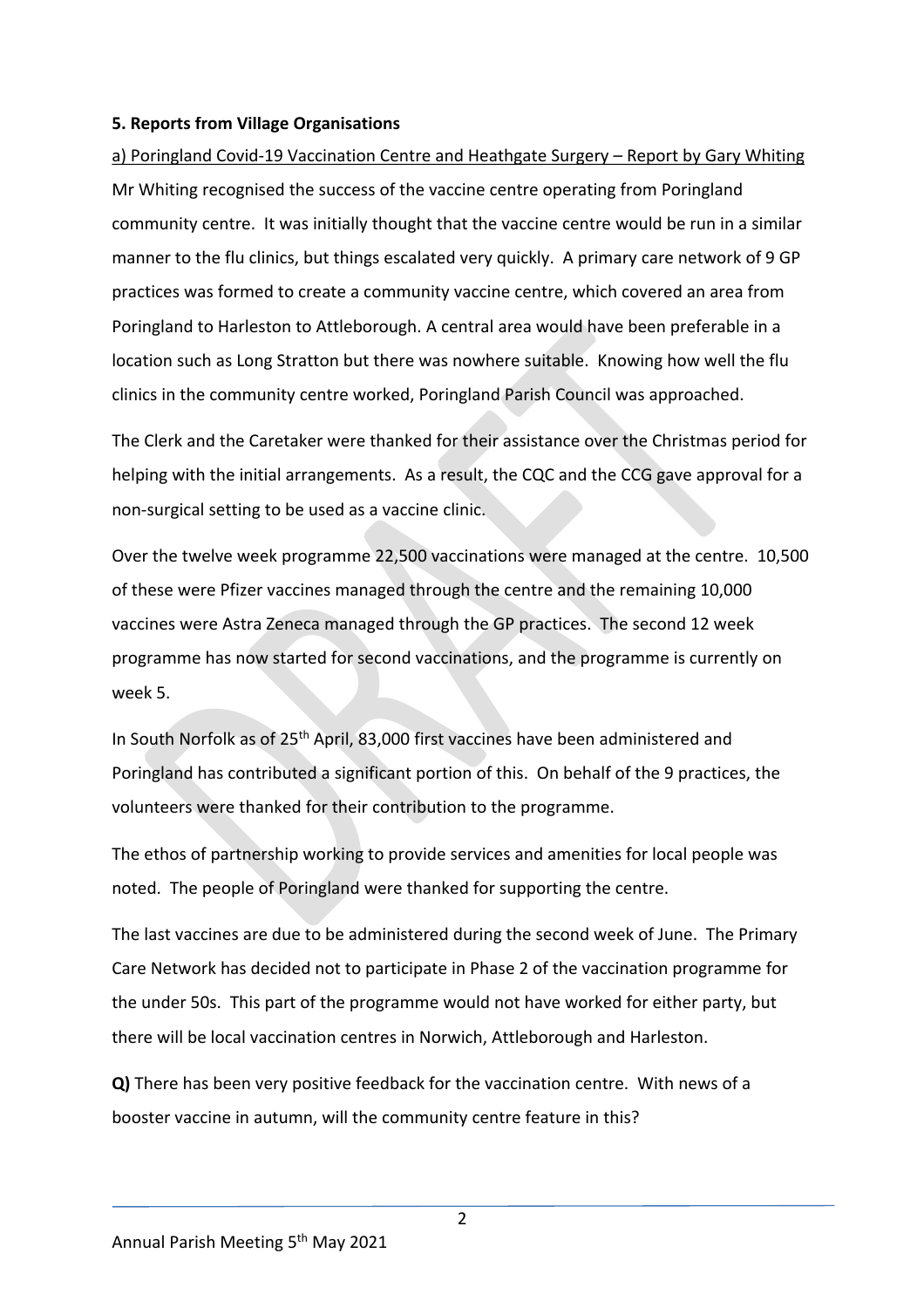**A)** There has not been sufficient information to the Primary Care Network as to how the booster programme will run. In addition this this, it is unsure how the booster will tie in with the flu jabs (as you cannot have vaccinations too close together). It is suggested that the booster will only be for cohorts 1-4, but there will be additional pressure for the flu vaccine as this is now for over 50s, rather than over 60s. There remains too many unanswered questions to comment on whether the community centre will feature in the booster programme.

Away from the vaccine programme, it is not true that Heathgate surgery is 'back open for business' because it was never closed during the pandemic. The way the surgery operated just changed. There is a triage process prior to offering face to face consultations. There has been an exponential increase (approx. 40%) in demand for primary care services. As a result there is a 3-4 week wait for those who are not in urgent need. It is important that patients take responsibility for their own health as patients' expectations are often greater than provisions allow and the pharmacy sector is playing a significant role with over the counter medication.

Heathgate surgery has appointed a new GP partner for 3 days a week to help manage the demand.

It is important that this message is passed on for people better understand the reality if they are informed.

# b) Poringland Men's Shed – Report by Henry Gowman

Mr Gowman introduced the Men's Shed as an organisation that is open to all men aged over 18, to combat matters of mental health and to promote social wellbeing. Despite lockdown, the group is in 'fine fettle'. Recent projects have included:

- Refurbishing the phone box to house a defibrillator.
- Creating mini crazy golf sets for care homes.
- Repaired items that would have otherwise gone to landfill.
- Built lots of bird boxes and bug boxes.
- Created a replica village sign for Yelverton.
- Created a duck house for Yelverton pond.
- Making 'Santa's Sleigh' for Poringland Parish Council.

The Shed improves confidence, wellbeing and self worth of its members.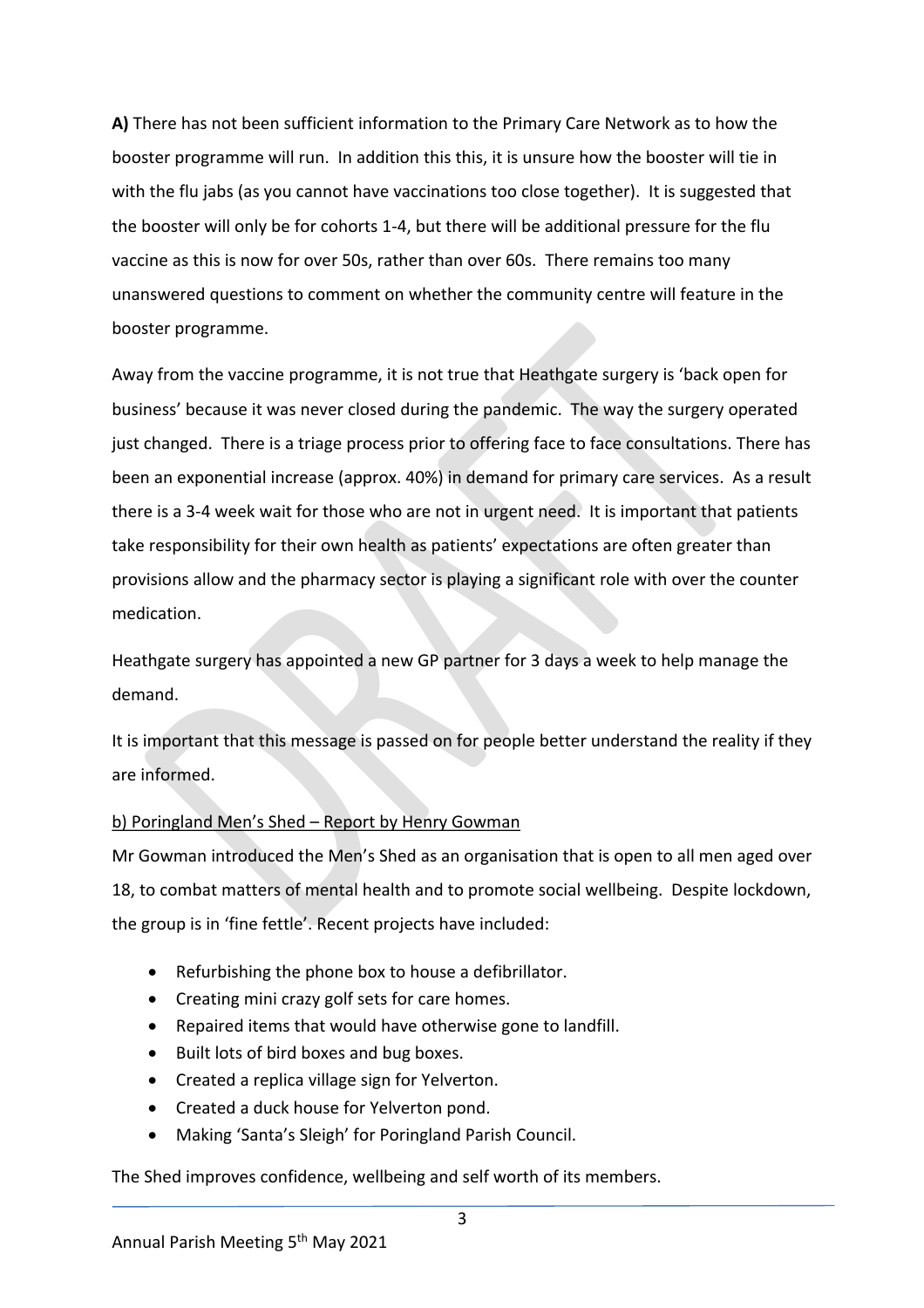They currently have a long lease on the caretaker's bungalow at Framingham Earl High School, and this location works well with intergenerational projects. A lease on a proposed new building on the Playing Field is in the process of being put together by the Parish Council's solicitors.

### c) Tree Warden Scheme – Report by Henry Gowman

 Mr Gowman has been visiting and advising on many trees in the local area. He is trying to get trees replaced on new developments where the original ones had died. Developers are reluctant to replace the trees. Frustratingly, this death of the original trees would be less of a problem had the more appropriate trees be planted at the correct time of year. South Norfolk Council is looking to improve its tree maintenance plan as part of planning conditions.

He is participating in the meeting on 24<sup>th</sup> May with Norfolk Wildlife Trust to look at the community woodland to discuss options for how it can be managed. He would like to form a working group that would help to manage the woodland.

The government wants more tree planting by November and local councils now have a number of trees that are available for planting. A plan is needed to plant all these trees.

He thanked the Parish Council for the Copper Beech in celebration of 30 years of the tree warden scheme.

**Q)** Is the Men's shed only open to men?

**A)** Every year a vote is taken on allowing women to access the shed, and the vote is always against this. Ideally a mirror image 'women's shed' could be built at the Playing Field.

### d) Report from Norfolk County Council – Report by Vic Thomson

Cllr Thomson reported that the Covid crisis had shown just how much people care. Grants have been submitted to local businesses and residents to help them through this crisis. On 2<sup>nd</sup> February, the Covid figures were 188 cases per 100,000 people, the most recent report shows 10 cases per 100,000 people. This is partly because of the vaccine and partly because of people taking care.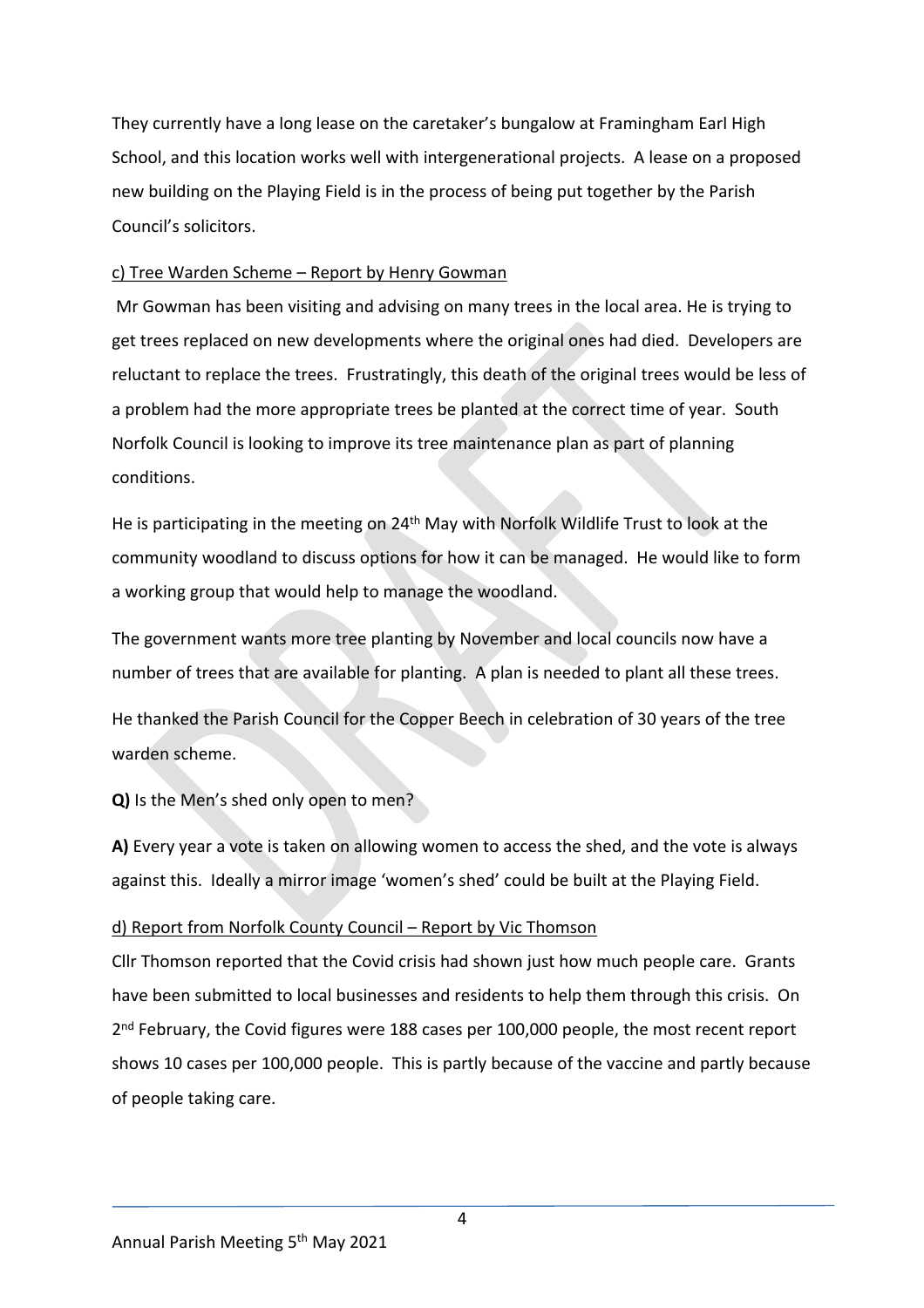Flooding is high on the agenda in Norfolk, with much of Norfolk's flooding coming off the fields. The 30-40 water agencies are now to work together to help resolve some of the local flooding issues.

Poringland will benefit from two new village gateways under Norfolk County Council's parish partnership scheme.

During the year, the B1332 was completely resurfaced and the A47 west signage improved. The project for the improvements to the A146/B1332 junction has been agreed, the funding just needs to be obtained.

There has been a warning released about fires from barbeques and patio heaters. These are happening as a result of people being allowed to socialise outside, but wanting to stay warm in the recent inclement weather.

More people are walking and cycling, and the use of the electric scooters in Norwich has now outpaced the Beryl Bikes.

Work has started on the new Harford Bridges recycling centre, which should be opening in October.

Norfolk County Council has 1 million trees to plant across the county, and bids will open in May.

Polling stations will be open between 7am and 10pm on 6th May. Due to Covid restrictions, voters are being asked to bring their own pencil to the polling station.

With regards to school admissions in September 2021, there are no problems with admissions to the primary school. On paper the high school is over subscribed, but the only children not to have been accepted are those which are out of catchment. All children in catchment who have applied for a place at the high school have been offered a place. The numbers are looking acceptable up until 2026, but sites are still being reviewed for a new primary school.

Mr Gowman commented that it would be good to use the tree planting scheme to replace roadside hedgerows, as these help to prevent flooding and snowdrifts.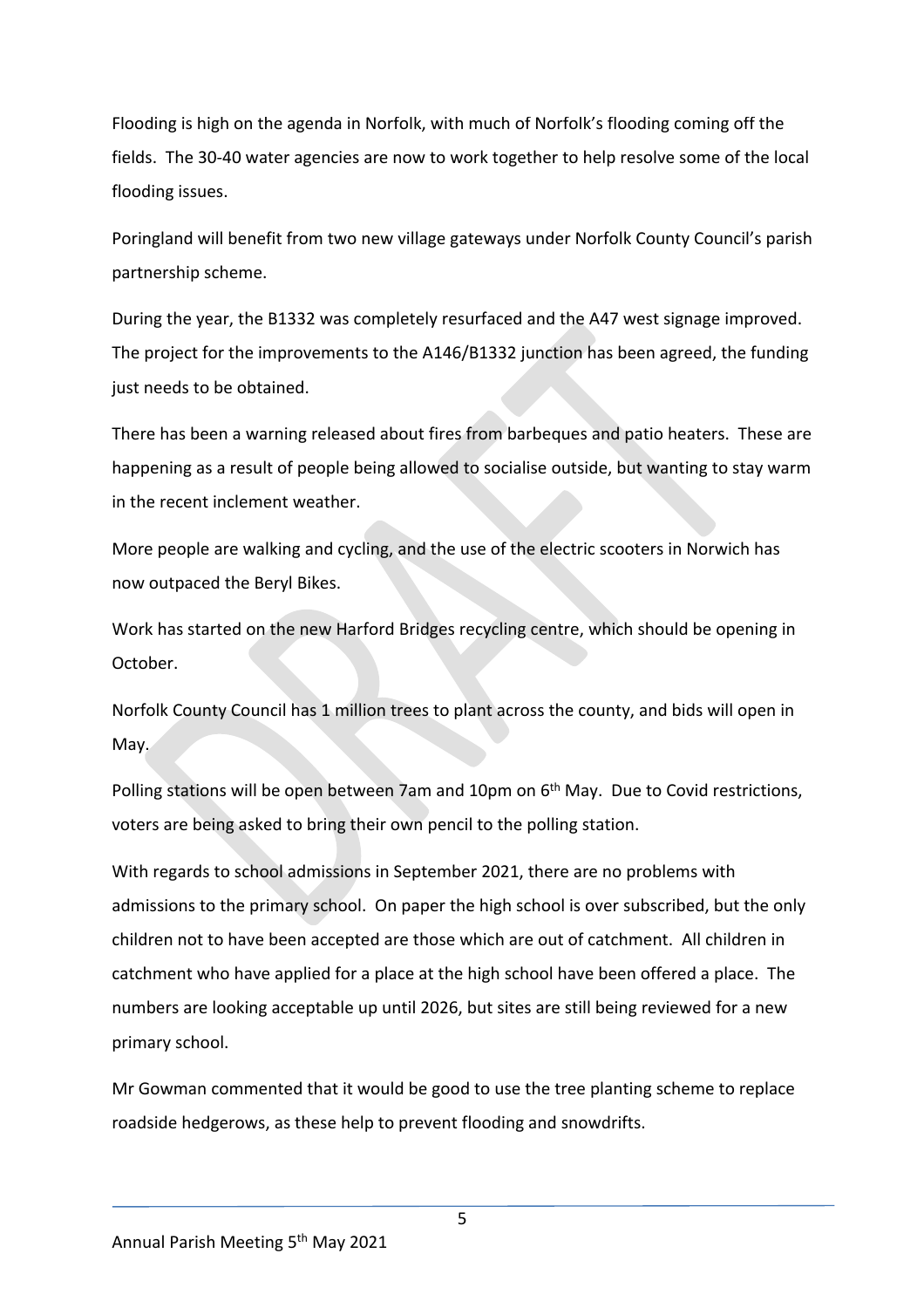### e) The Good Neighbours Scheme – Report by David Hewer

Mr Hewer presented his report (attached under Appendix 3).

Mr Hewer noted that the Strategic 6 group has not met due to Covid.

f) Sand and Gravel Charity – Report by Chris Walker

Mr Walker presented his report (attached under Appendix 4).

**Q)** Does there need to be an election for the trustees soon?

**A)** It was believed that this had been done. Chris Walker and the Clerk are to review.

g) Welcome Home and Memorial Playing Fields Trust

John Overton had sent his apologies for the meeting. The report is attached in Appendix 5.

### h) South Norfolk Council – Report by Lisa Neal and Trevor Spruce

Cllr Neal reported that tens of thousands of residents and businesses had been supported by Covid grants distributed by the council. These have protected livelihoods and saved jobs. South Norfolk Council was one of the quickest District Councils in Norfolk in distributing money.

The Help Hub extended their hours to support vulnerable people.

The Leisure Centres had to close and ¼ of all staff were redeployed. 73 staff volunteered at the NNUH in support of the NHS.

Cllr Spruce reported that the government supported the leisure industry to the tune of £2.5m and this would also support mental health. The improvements to Framingham Earl Sports Centre would be put on hold.

He thanked John Henson, John Joyce and the Clerk for their work on the Neighbourhood Plan and this was reflected in the refusal of the proposed development on the land east of Overtons Way earlier in the day.

# i) Report from Norfolk Constabulary - Report by P.C Sherry Locke

P.C. Locke had provided apologies for the meeting. The report is appended under Appendix 6.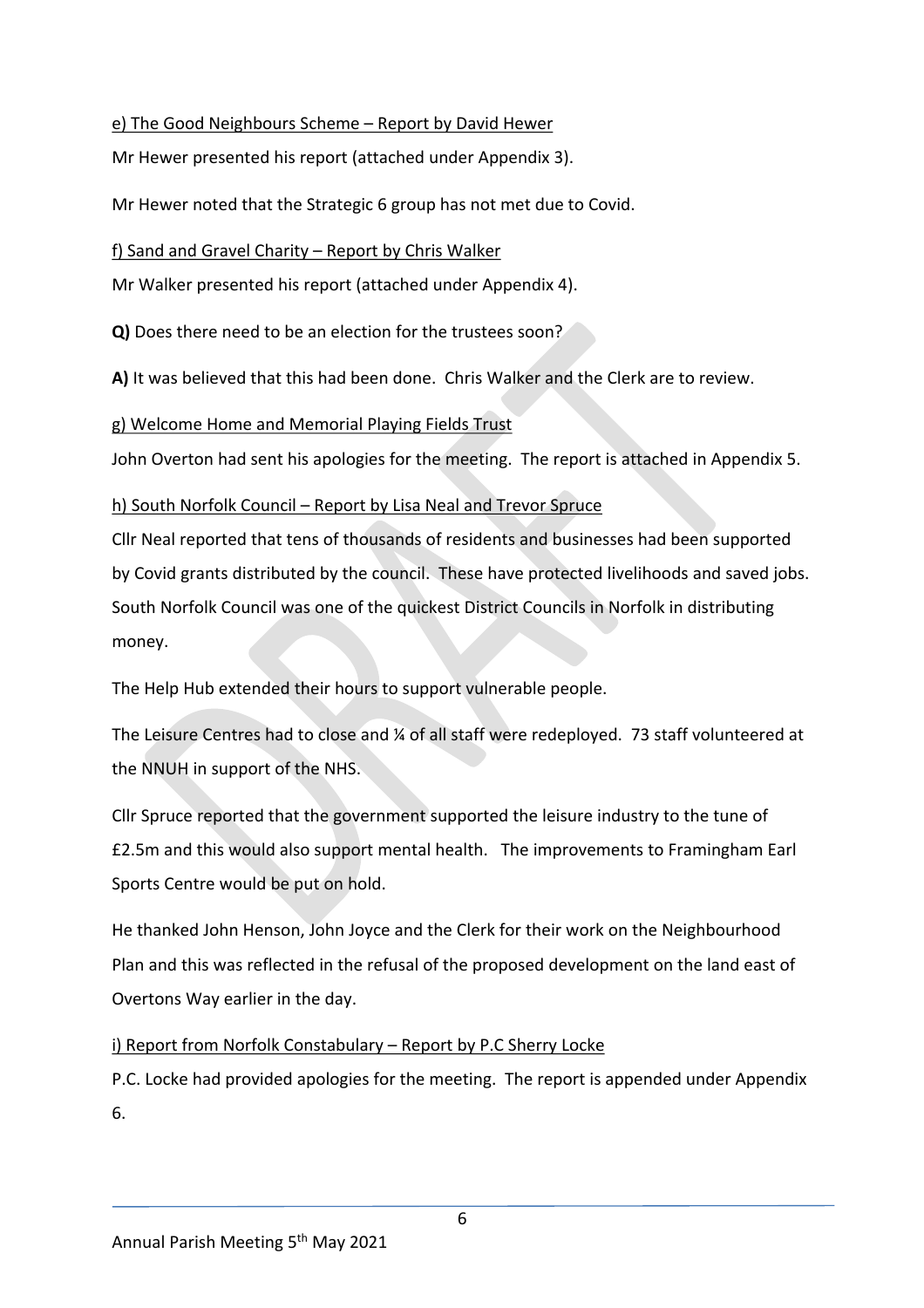# j) Report from the Fuel Allotment Trust - Report by David Gooderham

Mr Gooderham had provided apologies for the meeting. The report is appended under Appendix 7.

k) Report from Framingham Earl High School – Report by Rebecca Arnold Mrs Arnold had provided apologies for the meeting. The report is appended under Appendix 8.

# j) Report from All Saints Church - Report by Robert Parsonage

Rev. Parsonage had provided apologies for the meeting. The report is appended under Appendix 9.

# **6. Parishioner Questions and Comments**

None raised.

John Joyce thanked everyone for their attendance, and advised that the next Parish Council meeting on 26<sup>th</sup> May would be back at the community centre.

The meeting closed at 9pm

**CHAIRMAN**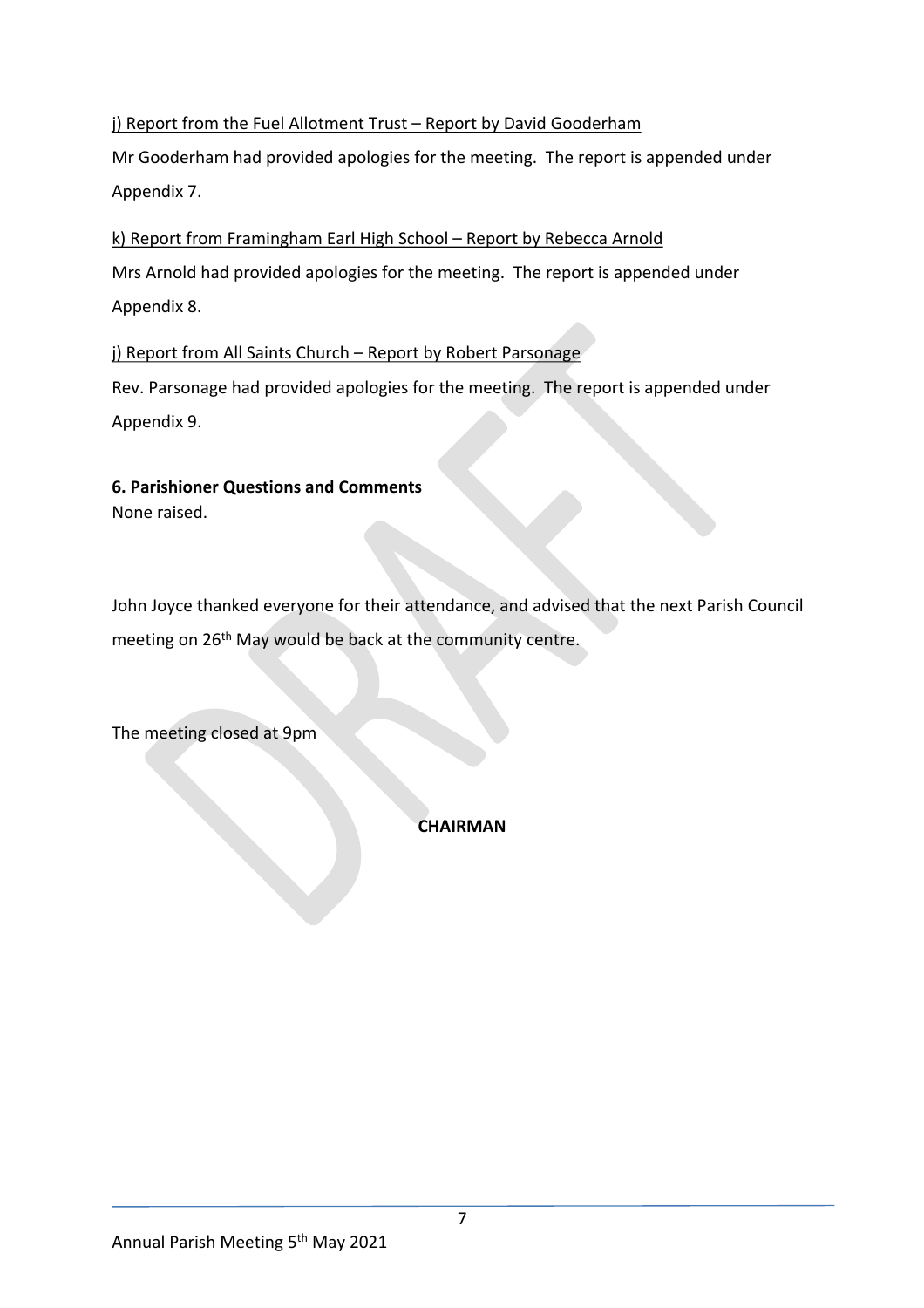### Annual Parish Meeting - Chair's Report 5<sup>th</sup> May 2021

The past year has been unprecedented, not only nationally but locally as well. Being part of a global pandemic is a situation that not one of us predicted, but we should be proud of the way our community responded.

So many people stepped up to help others in the village so if we do not mention everyone it is not through deliberate omission. The Good Neighbours Scheme dispatched volunteers to collect shopping and prescriptions and to make befriending telephone calls to those who had found themselves isolated by shielding. They worked in tandem with South Norfolk Council's Help Hub, who gave guidance on all aspects of the pandemic, from obtaining essentials to coping financially. The Poringland Fuel Allotment Trust was proactive in increasing awareness of their grant service for local people. With these facilities available, the Parish Council sent out a flier to all households, making people aware of all the help that is out there. We also updated our website with details for local support services, ranging from domestic violence to mental health to home schooling.

Despite the pandemic, the business of the Parish Council continued, but in a much different format. We were one of the first parish councils to adopt online meetings and we're pleased that members of the public were able to join us. The government is not extending the legislation to allow us to meet online beyond  $7<sup>th</sup>$  May, so we will be back meeting in person from our meeting on  $26<sup>th</sup>$  May. We are confident that we can do this safely in our Covidsecure building.

In August we decided to open the café at the community centre. The pandemic actually influenced this decision in a positive way, as we identified a need for a safe space where people could meet in accordance with Covid-restrictions. We have had such positive feedback from this venture and look forward to when we can operate fully with no Covid restrictions.

We did not allow Covid-19 to stop our Christmas celebrations. Our 26ft tree lit up the community centre, Santa toured the village in his sleigh, and the CCTV footage of his secret turning on of the Christmas Tree lights went viral with over 5,000 views.

Despite Covid-19, there has been a lot of progress in the village during the year. The B1332 was resurfaced along the length of the village. Whilst we appreciate this did cause an element of disruption, works were done during the school holidays, at a time of limited commuting as many people were working from home. This was a £750,000 investment in our village for which we are grateful to the County Council.

The Parish Council also worked closely with Norfolk Homes to transfer several areas of land to us. These include the Potters Way play area, the community woodland, the large expanse of land to the west of The Ridings, and the wildlife rich lagoon to the south of the woodland. Our focus this year is to see how we can best manage these lands with a diverse range of uses to benefit our parishioners and the environment. We'd like to thank Norfolk Homes for their support to enable these transfers to go through smoothly.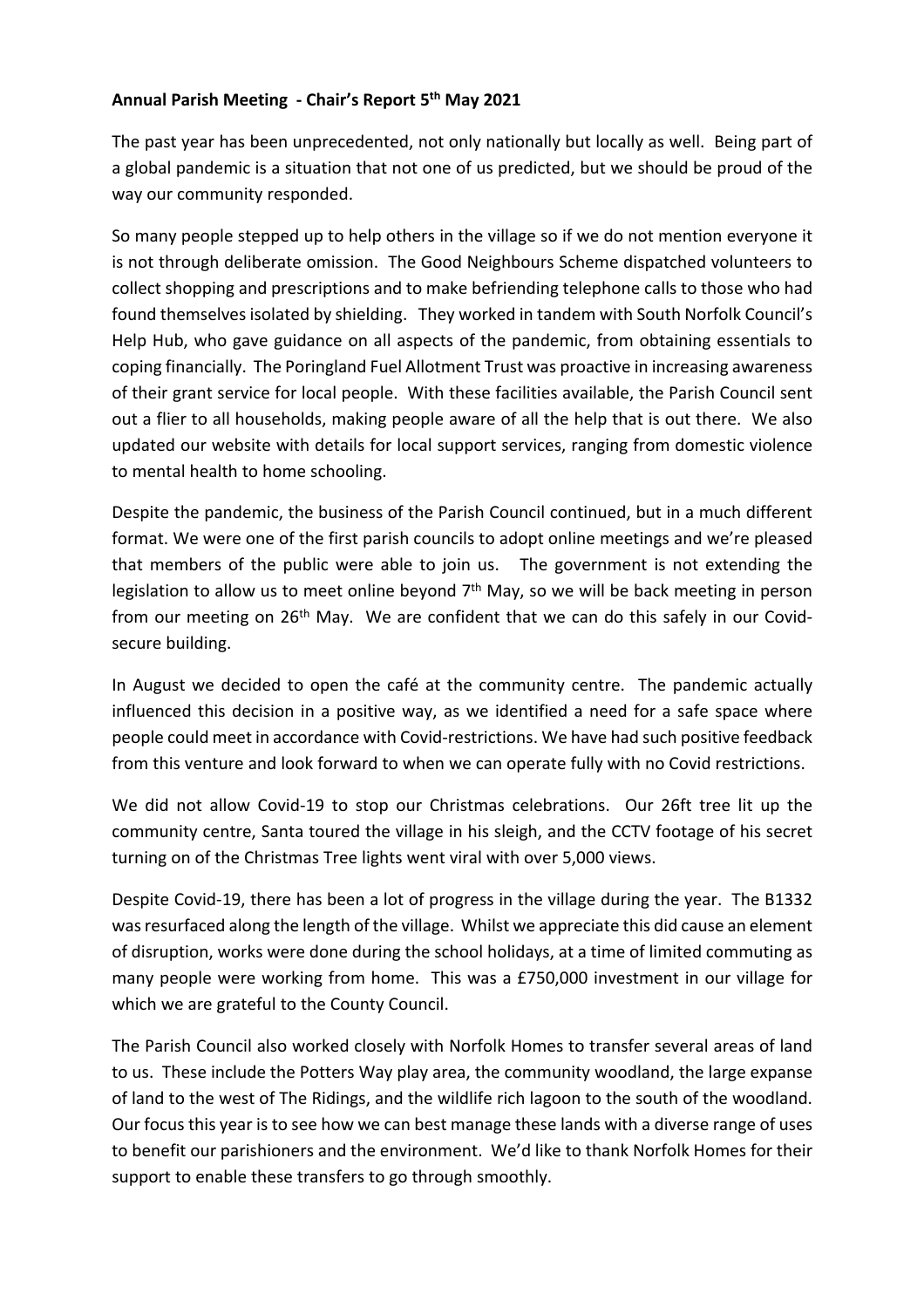In support of making the community woodland a place for everyone to enjoy, we invested in some bulbs and volunteer working parties to plant them. Sadly, we couldn't make the working parties larger, due to the Covid restrictions at the time, but it brought to our attention the number of people in the village who wanted to volunteer for this type of project. We hope that there will be similar projects for local people to take part in in the future. We also embraced 'Penelope the Python' by giving her, her own sign, enabling her to grow as more and more people visit and allowing each generation of children to help her grow.

We installed two new football goals on the Mulberry play area. These goals were designed to not only facilitate football, but to be used as a climbing frame and are robust enough to sit on as well. It has been a pleasure seeing children of all ages enjoying this new facility.

Tim Boucher, our previous chairman, stood down at Christmas after four years leading the parish council. The village has much to thank Tim for over his time on the parish council and we look forward to his continued involvement in his new role as Vice Chairman.

Undoubtedly our biggest project of the year was the use of the of the community centre as a vaccine clinic. The Parish Council spent most of the Christmas period in discussions with the NHS and in the set up of the clinic. There was so much to consider from security, highway access, storage of the vaccine, to keeping the building clean. We would like to thank everyone who has taken the time to comment on the set up at the community centre. This has been a collaborative effort between the NHS, Parish Council and volunteers, all of which have the one aim  $-$  to support our community though this pandemic.

Our Neighbourhood Plan is close to being completed, with the referendum likely to take place by early July. Throughout the early consultations we listened to the aspirations of local people and, through several rounds of public consultation created planning policies that would meet these aspirations. Whilst planning matters in Poringland will no doubt always be contentious we hope that, should the electors of the village wish to adopt it, through the referendum, the Neighbourhood Plan will help shape the development to welcome new people into the village whilst not adversely affecting those who already live here.

The Neighbourhood Plan wasn't the only form of community engagement we were doing this year. We launched 'Parish Matters', a monthly publication to keep people up to date with the news of the Parish Council. At the moment it is just available online, but we hope to issue a paper format when Covid regulations permit.

I started this report talking about the historic response to the pandemic. I would like to conclude it with how we continue to respond to this situation. Let's continue to keep to the government's guidance to prevent the spread of the virus, let's support local business as they recover from being forced to close and also to keep looking out for those who are vulnerable, lonely and in need our support.

### *John Joyce, Chairman of Poringland Parish Council*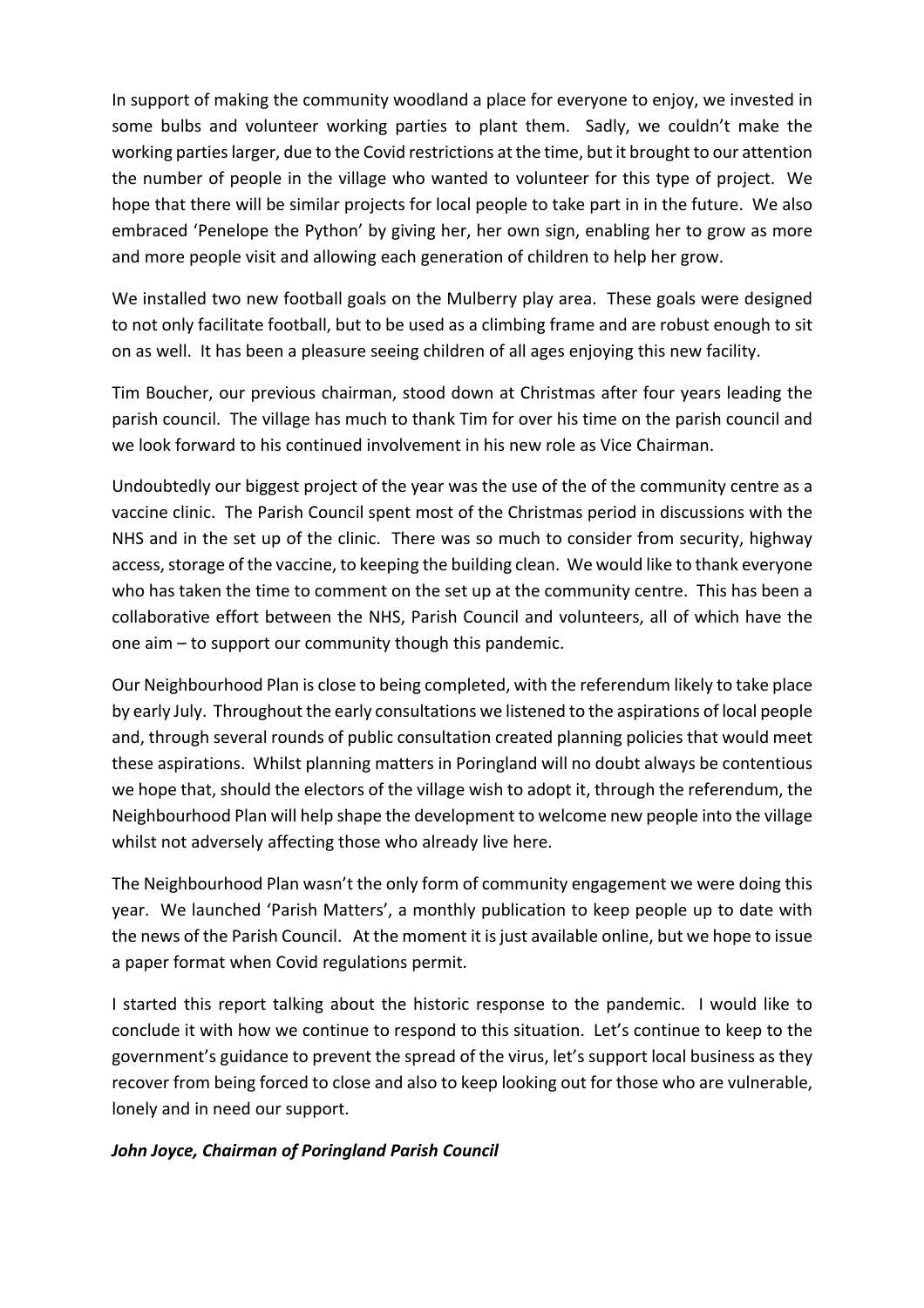### Parish Council Financial for Annual Parish Meeting - 5<sup>th</sup> May 2021

The 2020/2021 financial year has been a difficult one for the Parish Council. When we set our budget for this year in January 2020, we could not have foreseen the pandemic and the impact it would have upon the Parish Council's finances.

The Parish Council's largest income generator is the community centre and this was severely impacted by the pandemic. When we were forced to close on 20<sup>th</sup> March 2020, we hoped this was only to be for a short amount of time. Community centres were finally allowed to open again on 5<sup>th</sup> July, but unfortunately our regular hirers were either vulnerable and shielding, or not yet permitted to restart their groups, as was the case with exercise groups. It was only on  $31<sup>st</sup>$  July where we welcomed our first hirers back. Where we could, we allowed them double the space for their usual hire fee to ensure their classes could operate with social distancing in place and still be viable. The Parish Council had to take into account the social wellbeing of the parishioners that used the community centre, and this was deemed more important than economics and maximising our hire fee. All private events this year had to be cancelled and all events run by the Parish Council also suffered the same fate. There was a limited amount of compensation from central government in the form of a £10,000 grant, but with a community centre which turned over in excess of £75,000 the previous year, this was never going to make up for the loss of income.

The Parish Council reviewed its budget in September 2021 as the one set in January 2020 could never be realistic given the circumstances. Despite the loss of income, there was also the opportunity to reevaluate the expenditure of the council. In particular, when we lost members of staff, decisions were made not to rush into recruitment. Only now are we starting to recruit as we have confidence in business being closer to normal when restrictions are lifted.

Much of our funds can only be spent for specific purposes. We closed the year with £203K in Community Infrastructure Levy (CIL). This is a charge put on developers per square metre of qualifying development in the parish. Presently 15% of the charge comes to the Parish Council, but upon adoption of our Neighbourhood Plan, this percentage will increase to 25%. As the name of the charge suggests, these funds must only be spent on infrastructure improvements within the parish. During this year we spent some CIL on the new football goals on the Mulberry play area, and increasing the storage areas at the community centre. With the new areas of community land being transferred to the Parish Council, it is likely that a portion of this may be allocated to helping achieve the community aspirations for this area.

Other funds, known as commuted sums, are restricted to specific areas of the village, usually the maintenance of the areas of land that have been transferred to us. We currently hold the following commuted sums:

*£34K allocated to the Devlin Drive play area* 

*£29K allocated to the Mulberry Play area and field*

*£45K allocated to Trafalgar Square and the Victory Avenue play area*

*£32K allocated to the Bus Shelters*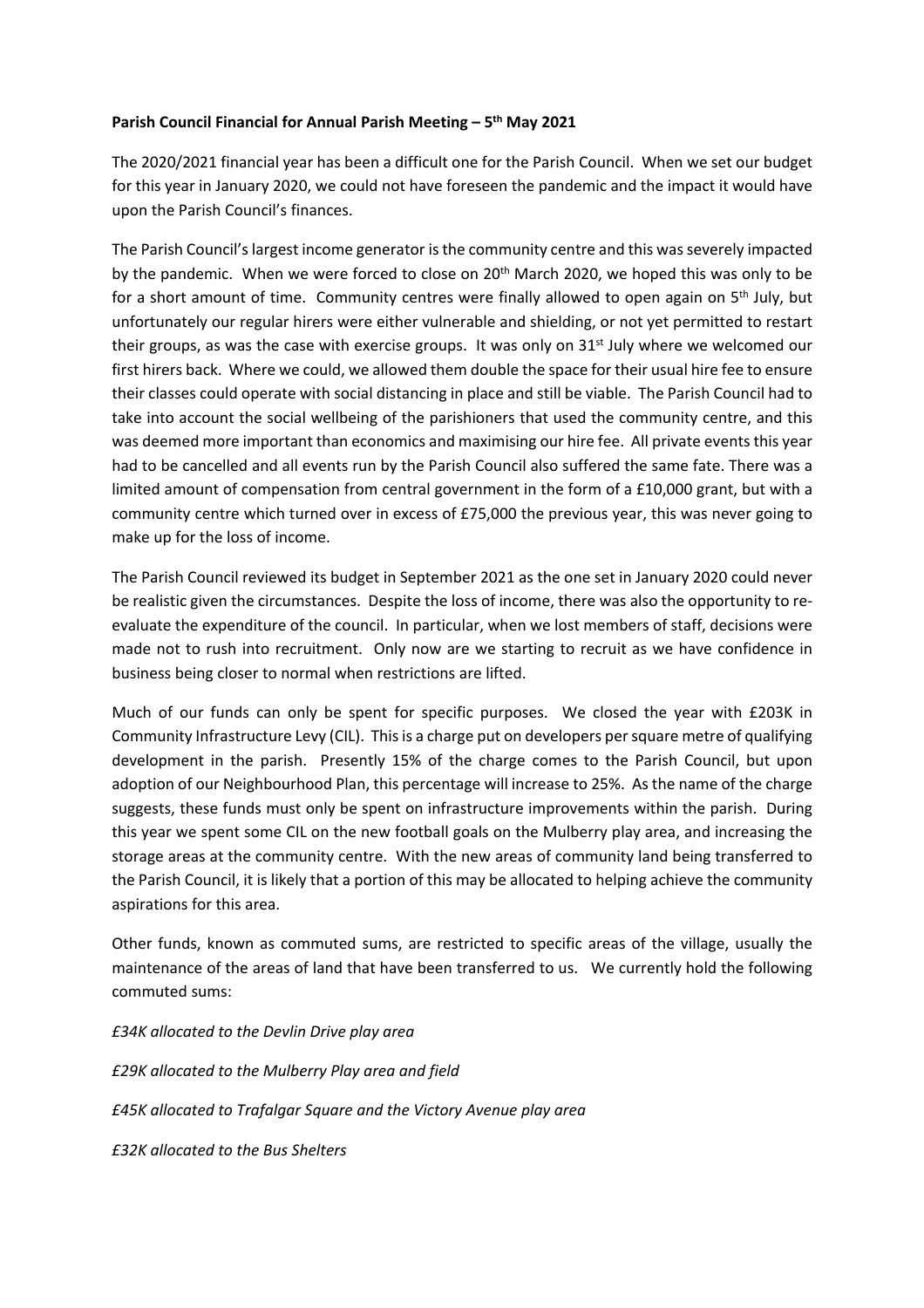### *£97K allocated to the Rosebery park play area and communal gardens*

### *£2K allocated to dog bins in the David WIlson Homes estate*

#### *£16K for the Community Woodland and Lagoons*

Poringland Parish Council made the decision to increase its portion of the council tax by 1.9% to £91.28 per annum. This equates to an increase of £1.67 per annum (just over 3p per week) for a Band D household (less if you reside in a property banded A-C).

The tax base has played a part in this increase this year. The precept we ask for is divided by the tax base (based on the number of council tax paying properties) to calculate the Band D portion of the council tax. With all the development Poringland has had in the past year, normally the village's tax base would increase with the increased number of properties. Because of the impact of Covid 19, many people have fallen out of the council tax system, through no fault of their own. As a result, the tax base only rose by 1 property, from 1,964 to 1,965 despite the increase in houses. This will hopefully correct itself in future years as the economic recovery process gets underway.

Having reviewed the Band D council tax for other parishes in South Norfolk, Poringland remains lower than other councils with a comparable tax base (eg: Cringleford with a tax base of 1,903 has a Band D Council Tax of £157.98, Redenhall with Harleston with a tax base of 1686 and a Band D Council Tax of £198.66 and Long Stratton with a tax base of 1398 and a Band D Council Tax of £128.89). South Norfolk Council has advised that the increase in the average Band D Council Tax for Town and Parish Councils is 1% and results in an average Band D Council Tax figure of £83.39, therefore the increase Poringland has levied is marginally higher than the South Norfolk Average, but that is not unexpected with a parish of our size with the services it provides. The increase on behalf of the other precepting authorities for a Band D property were:

| <b>Norfolk County Council</b> | £56.43 (+3.98%) |
|-------------------------------|-----------------|
| Police and Crime Commissioner | £14.94 (+5.68%) |
| South Norfolk Council         | £5.00 (+3.23%)  |

In conclusion, as Poringland continues to grow, the Parish Council will continue to invest in the services that is under its jurisdiction for the benefit of parishioners. Investments are reviewed regularly so as to ensure that a good return is received, the money is available when required, and most importantly the money is safe.

*Faye LeBon*

*5th May 2021*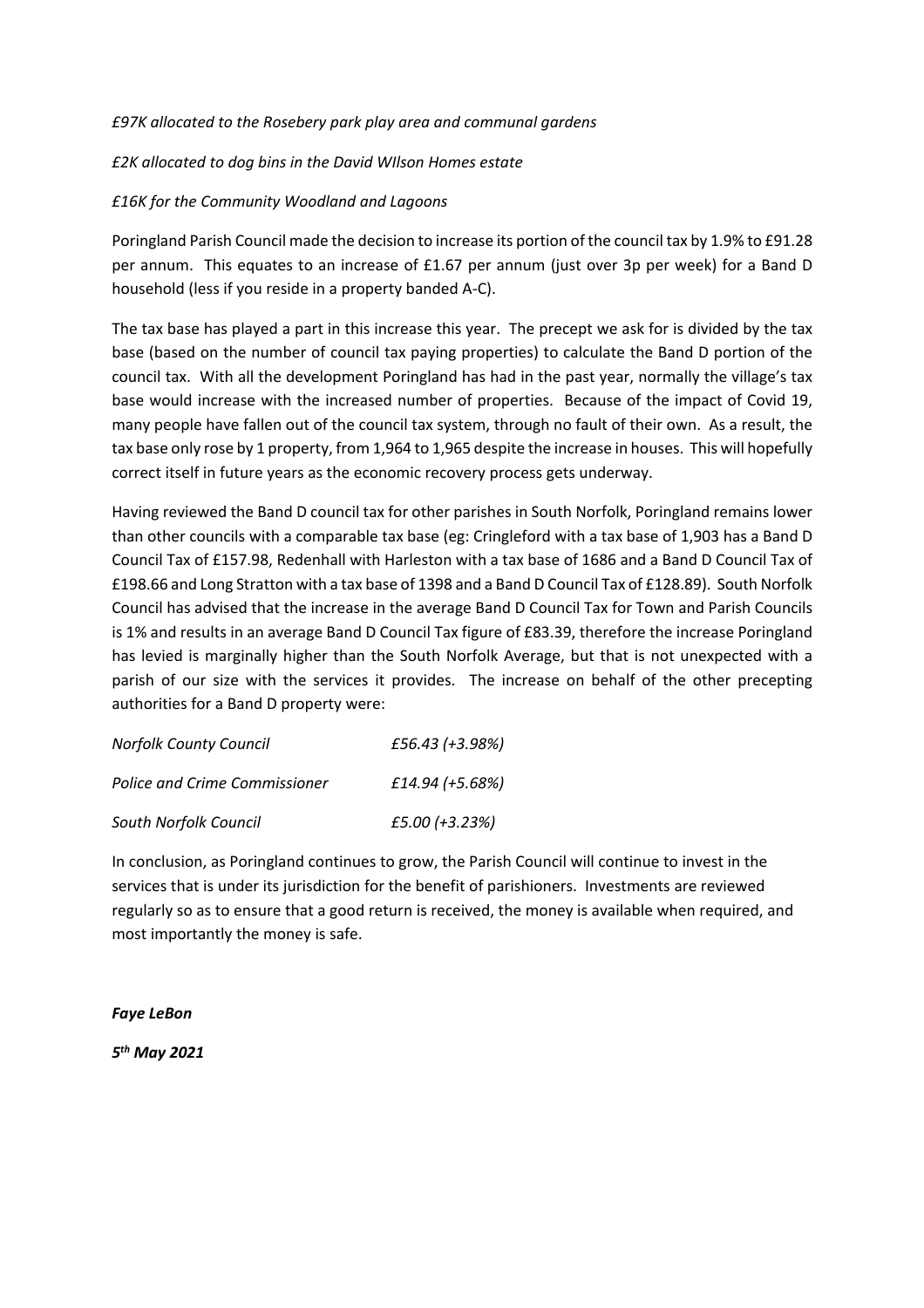# **Summary of Parish Council Accounts 2020/2021**

| Income                                | Original      | <b>Revised</b> | <b>Actual</b> | <b>Over/Under</b> | <b>Budget</b> | Inc / Dec on  |
|---------------------------------------|---------------|----------------|---------------|-------------------|---------------|---------------|
|                                       | <b>Budget</b> | <b>Budget</b>  | 2020/2021     | 2020/2021         | 2021/2022     | 2020/2021     |
|                                       | 2020/2021     | 2020/2021      | £             | £                 | £             | <b>Budget</b> |
|                                       | £             | £              |               |                   |               |               |
| Precept                               | 175,938       | 175,938        | 175,938       | 0.00              | 179,364       | $+1.9%$       |
| <b>Interest</b>                       | 4,000         | 4,000          | 5,161         | 1,161             | 3,100         | $-23%$        |
| <b>Burial Ground</b>                  | 1,500         | 1,500          | 6,273         | 4,773             | 2,500         | +67%          |
| <b>Miscellaneous</b>                  | 500           | 500            | 400           | $-100$            | 500           | 0.00%         |
| Grants                                | 4,300         | 4,300          | 28,819        | 24,519            | 4,450         | $+3%$         |
| S106                                  | 0             | 0              | 17,501        | 17,501            | 0.00          | 0.00%         |
| <b>Commuted</b>                       |               |                |               |                   |               |               |
| Sum                                   |               |                |               |                   |               |               |
| <b>CIL</b>                            | $\mathbf 0$   | 0              | 1,868         | 1,868             | 0.00          | $0.00\%$      |
| Community                             | 78,000        | 17,750         | 28,308        | 11,411            | 70,000        | +295%         |
| Centre                                |               |                |               |                   |               |               |
| Use of                                | 29,690        | 29,690         | 13,356        | $-16,334$         | 36,800        | $+24%$        |
| <b>Earmarked</b>                      |               |                |               |                   |               |               |
| <b>Monies</b>                         |               |                |               |                   |               |               |
| <b>Total</b>                          | 293,928       | 233,678        | 277,624       | 43,899            | 296,714       | $+27%$        |
| Tax Base (adjusted no. of properties) |               |                | 1,964         |                   |               | 1,965         |
| Band D Tax*                           |               |                | £89.58        |                   |               | £91.28        |
| % inc/dec Band D Council Tax          |               |                |               |                   |               | $+1.9%$       |

**\* Band D Council Tax is calculated as Precept divided by Tax Base.**

| <b>Expenditure</b>                               | <b>Original</b><br><b>Budget</b> | <b>Revised</b><br><b>Budget</b> | <b>Actual</b><br>2020/2021 | Over / Under<br>(-) Spend | <b>Budget</b><br>2021/2022 | Inc / Dec on<br>2020/2021 |
|--------------------------------------------------|----------------------------------|---------------------------------|----------------------------|---------------------------|----------------------------|---------------------------|
|                                                  | 2020/2021<br>£                   | 2020/2021<br>£                  | £                          | 2020/2021 £               | £                          | <b>Budget</b>             |
| <b>Staff Costs</b>                               | 151,058                          | 136,000                         | 131,801                    | $-4,199$                  | 153,230                    | $+12%$                    |
| <b>General Admin</b>                             | 18,815                           | 18,815                          | 16,519                     | $-2,296$                  | 21,230                     | $+13%$                    |
| <b>Burial Ground</b>                             | 6,000                            | 6,000                           | 5,601                      | $-399$                    | 6,500                      | $+8%$                     |
| <b>Community Centre</b>                          | 58,655                           | 40,655                          | 34,806                     | $-5,849$                  | 57,990                     | +30%                      |
| <b>Outside Spaces</b>                            | 11,870                           | 11,260                          | 7,873                      | $-3,387$                  | 9,514                      | $-15%$                    |
| <b>Playing Field</b>                             | 14,040                           | 14,040                          | 3,312                      | $-10,728$                 | 9,100                      | $-35%$                    |
| <b>Donations</b>                                 | 700                              | 700                             | 375                        | $-325$                    | 750                        | +7%                       |
| <b>Professional Fees*</b>                        | 1500                             | 1,500                           | 2,400                      | 900                       | 1,500                      | $0.00\%$                  |
| Land Project*                                    | 7,500                            | 7,500                           | 0                          | $-7,500$                  | 7,500                      | 0.00%                     |
| Contingency                                      | 1,600                            | 1,600                           | $\mathbf{0}$               | $-1,600$                  | 1,600                      | $0.00\%$                  |
| Total                                            | 271,738                          | 238,070                         | 202,687                    | $-35,383$                 | 268,914                    | $+13%$                    |
| <b>Commuted Sums,</b><br><b>CIL and Reserves</b> | 22,190                           | 29,690                          | 13,356                     |                           | 27,800                     |                           |
| <b>Grand Total</b>                               | 293,928                          | 267,760                         | 216,043                    |                           | 296,714                    |                           |

\* From reserves

2021/2022 includes a full year café trading and is reflected in community centre income and expendiure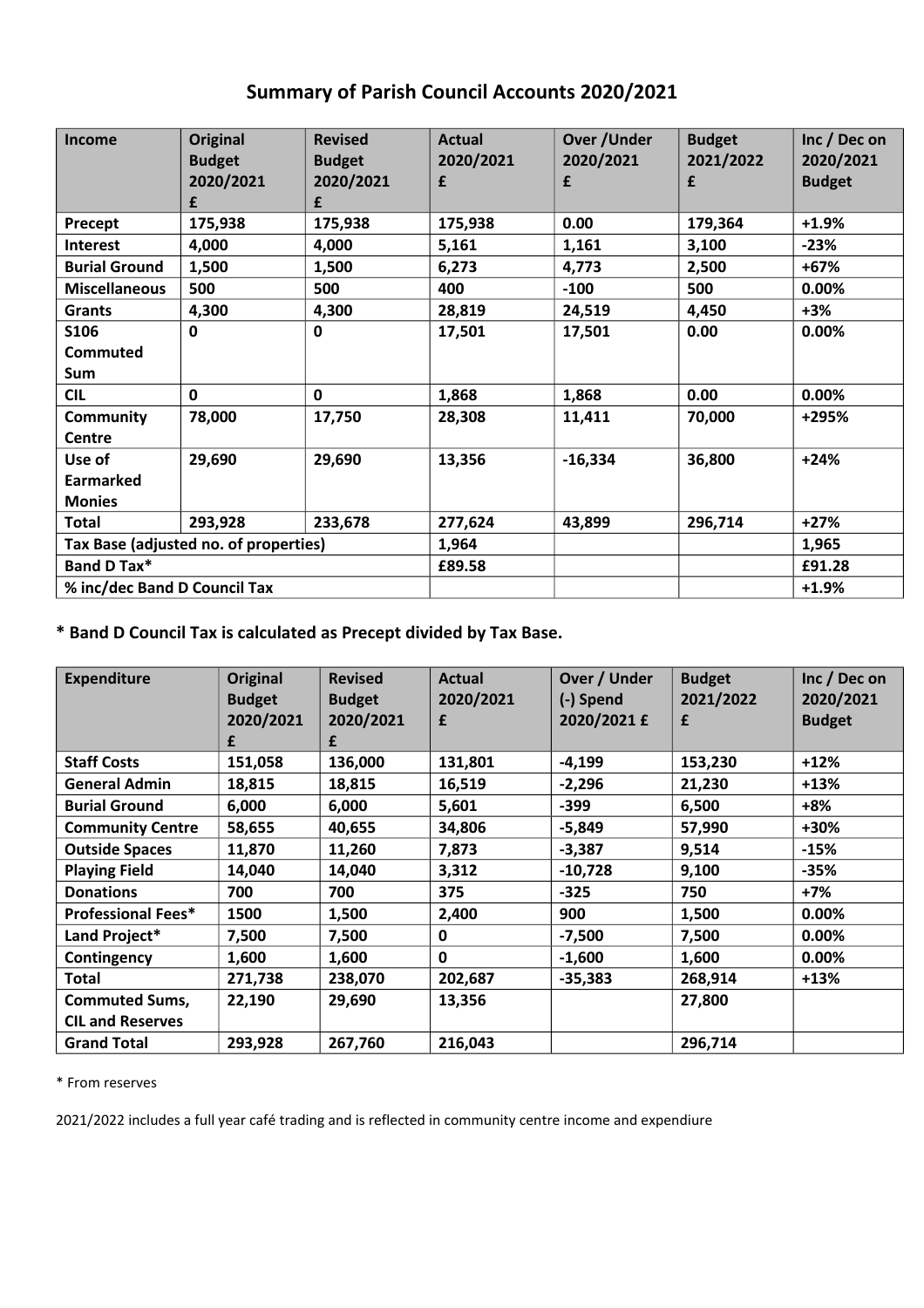# **Cash and Short Term Investments 31/03/2021**

| <b>Account</b>                     | <b>Balance</b> |
|------------------------------------|----------------|
| <b>Unity Trust Current</b>         | 77,324.50      |
| <b>Unity Trust Deposit</b>         | 146,221.53     |
| Petty Cash / Bar and Café Floats   | 550.00         |
| Nationwide Instant Access Saver    | 121,861.41     |
| <b>CCLA</b>                        | 40,000.00      |
| <b>United Trust</b>                | 50,000.00      |
| Hampshire Trust Bond 1             | 55,000.00      |
| Cambridge & Counties 120 Day Saver | 78,009.52      |
| Santander Bond 1                   | 60,430.43      |
| Julian Hodge Bond 1                | 22,000.00      |
|                                    | 651,397.39     |

# **Long Term Investments 31/03/2021**

| Account                | <b>Balance</b> |
|------------------------|----------------|
| Fidelity               | £30,000.00     |
| Hampshire Trust Bond 2 | £20,000.00     |
| Julian Hodge Bond 2    | £55,000.00     |
|                        | £105,000.00    |

*All financial information is taken from unaudited accounts*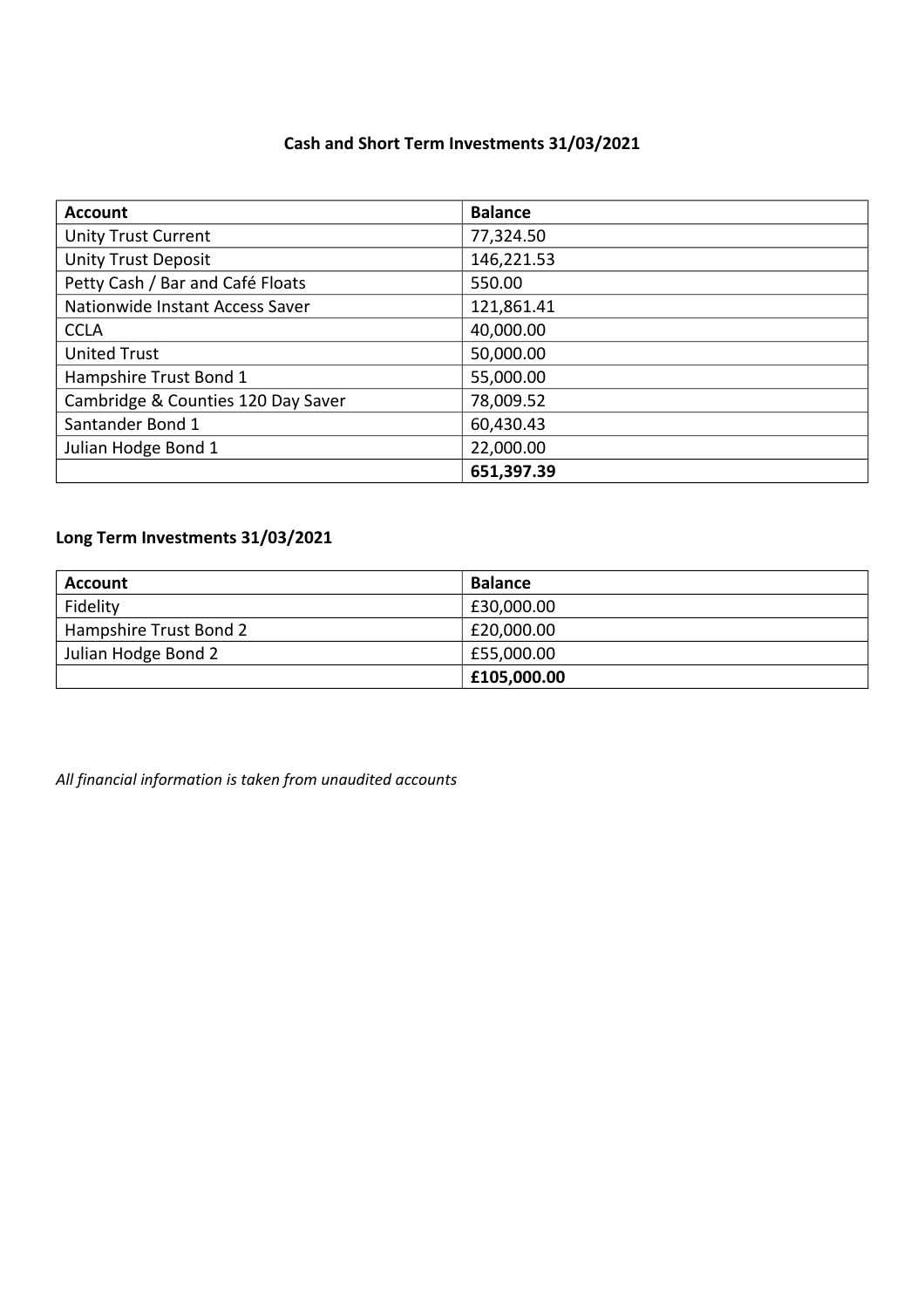# 5+ Good Neighbour Scheme

Report to Annual Parish Meeting, Poringland 2021

The Scheme started to be set up in 2011.

This was in conjunction with Community Action Norfolk (CAN) who provided a set up grant of £500. This covered initial training, insurance, DBS checks and a mobile telephone.

With a small core of local residents, we were able to meet at the Nightingale Centre free of charge to consider the setting up of a Good Neighbour Scheme for the benefit of the local community.

We appointed a designated Safeguarding Person, treasurer and secretary

It was felt we should only cover the area referred to as the 5+ (Poringland, Framingham Earl and Pigot, Caistor St Edmund, Bixley and Stoke Holy Cross).

We used the Community News for advertising the scheme and in 2013 we went live.

The services we offered were as follows:

- Transport to hospitals/clinics/surgeries/dentists
- Shopping, errands and household chores
- Collection of prescriptions
- Minor repairs, DIY, Furniture moves
- Help with pets
- Occasional gardening
- Form filling, letter writing
- Befriending
- Support for parent with young children

We identified our major risk was the security of our volunteer and client personal data.

The system was set up to ensure only the Duty Officer had the client information and passed this onto the volunteer.

Initially we determined the service each volunteer would be willing to accept and the duty officer would link the volunteer to the client. All the records had to be matched and the monthly analysis was becoming a chore.

We revised our telephone handset to enable the identification of all our volunteers giving us the ability to text to all volunteers and they to advise back if they were available to carry out a request as well as the duty officer completing a far easier record of jobs.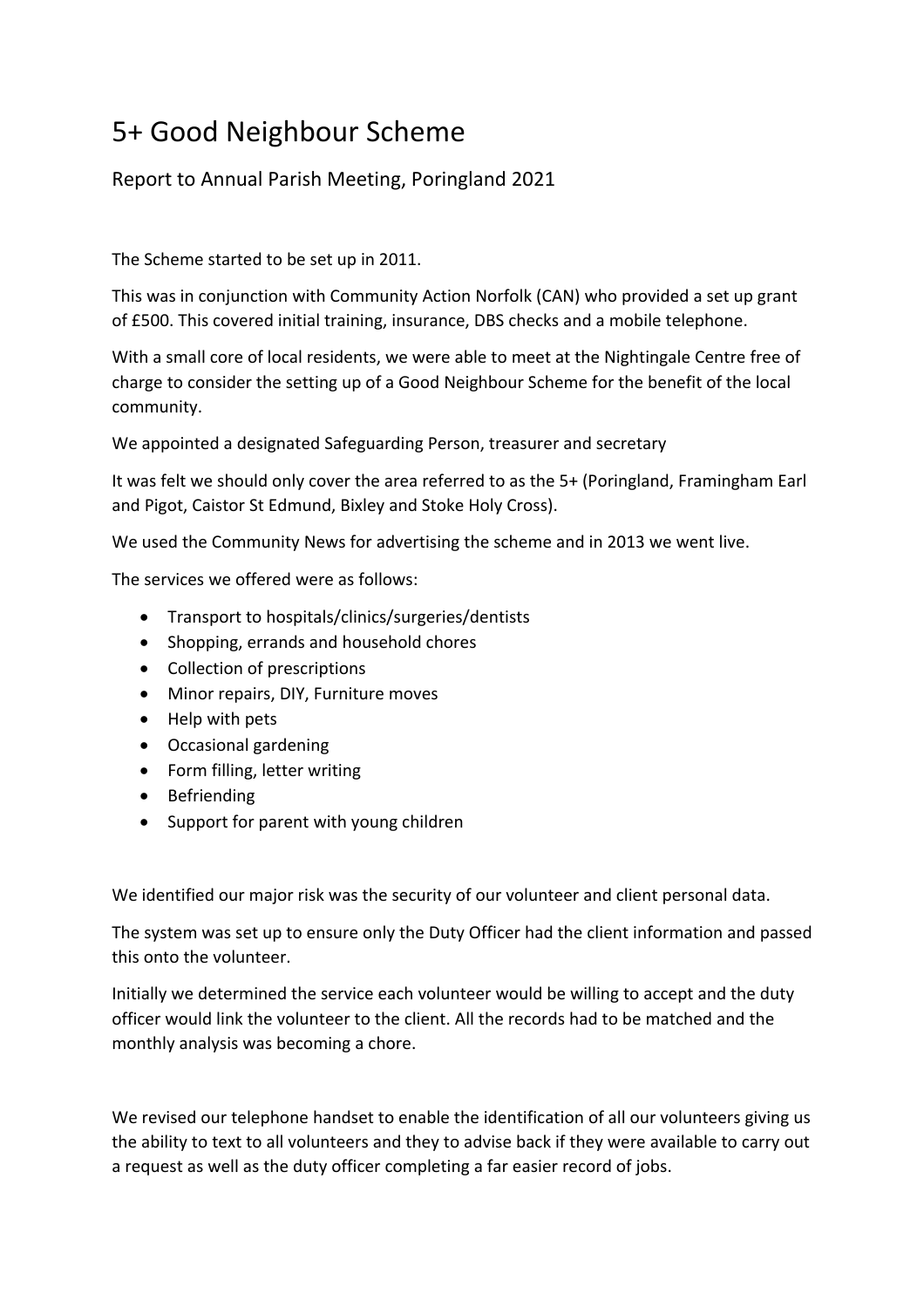We added the provision home assessment and free smoke alarms following training from the Fire Service. Unfortunately budgets dried up to provision of replacement alarms so this was discontinued.

In addition our area of operation became wider as we included Brooke due to the provision of 2 volunteers and included the full area of the Heathgate practice. We have tried on two occasions to include Trowse but not received any volunteers for that area.

Currently we have 5 duty officers and 26 volunteers. Two are about to join us and we look forward to their help.

The pandemic was our major work load over the past year.

On the 23rd March 2020 we had a problem in that some of our volunteers had to shield, others had other resultant problems. From that date we had just one active Duty Officer who linked all calls and requests from clients and the SN Hub. All I can say is it worked well. Every job we received we complied with.

We had one person mainly on Pharmacy jobs and others dedicated to shopping.

|  | To give an indication statistics for 2019 and 2020 were |  |  |  |
|--|---------------------------------------------------------|--|--|--|
|  |                                                         |  |  |  |

|                       | 2019 | 2020 |
|-----------------------|------|------|
| <b>Shopping</b>       | 90   | 365  |
| <b>Prescriptions</b>  | 7    | 232  |
| <b>Hosp Transport</b> | 208  | 90   |
| <b>Home&amp; DIY</b>  | 12   | 4    |
| <b>Befriending</b>    | 304  | 235  |
| Other                 | 26   | 35   |
|                       | 647  | 961  |

So far as shopping has been concerned the shoppers have had to go wide and far to obtain some of dietary requirements of clients.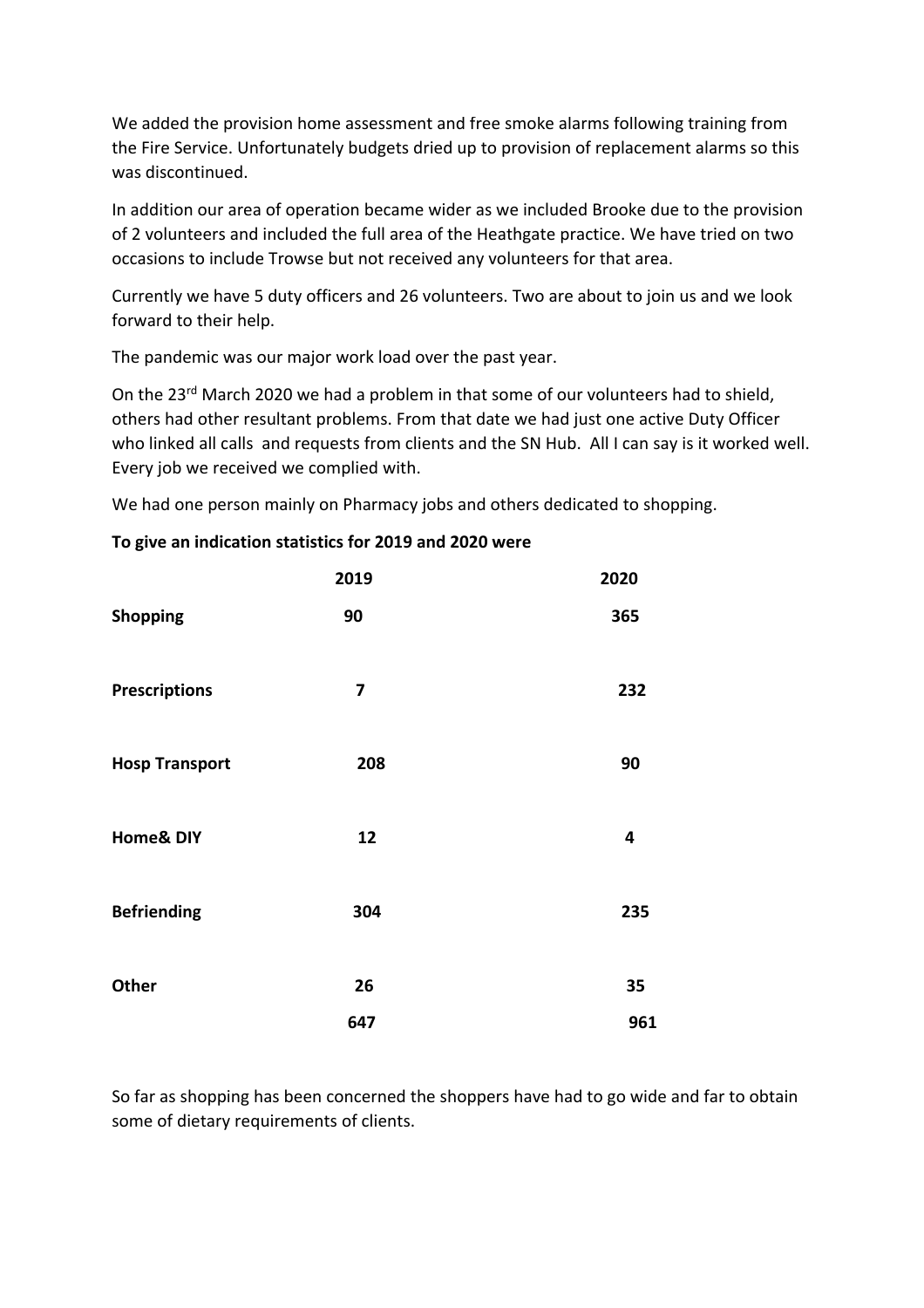We also supported the vaccination project with approx. 18 volunteers who do shifts of approx. 4.5 hours, many in very cold conditions, and who have done approx. 14 shifts each.

My thanks go to all the volunteers who have helped our community over the past 12 months.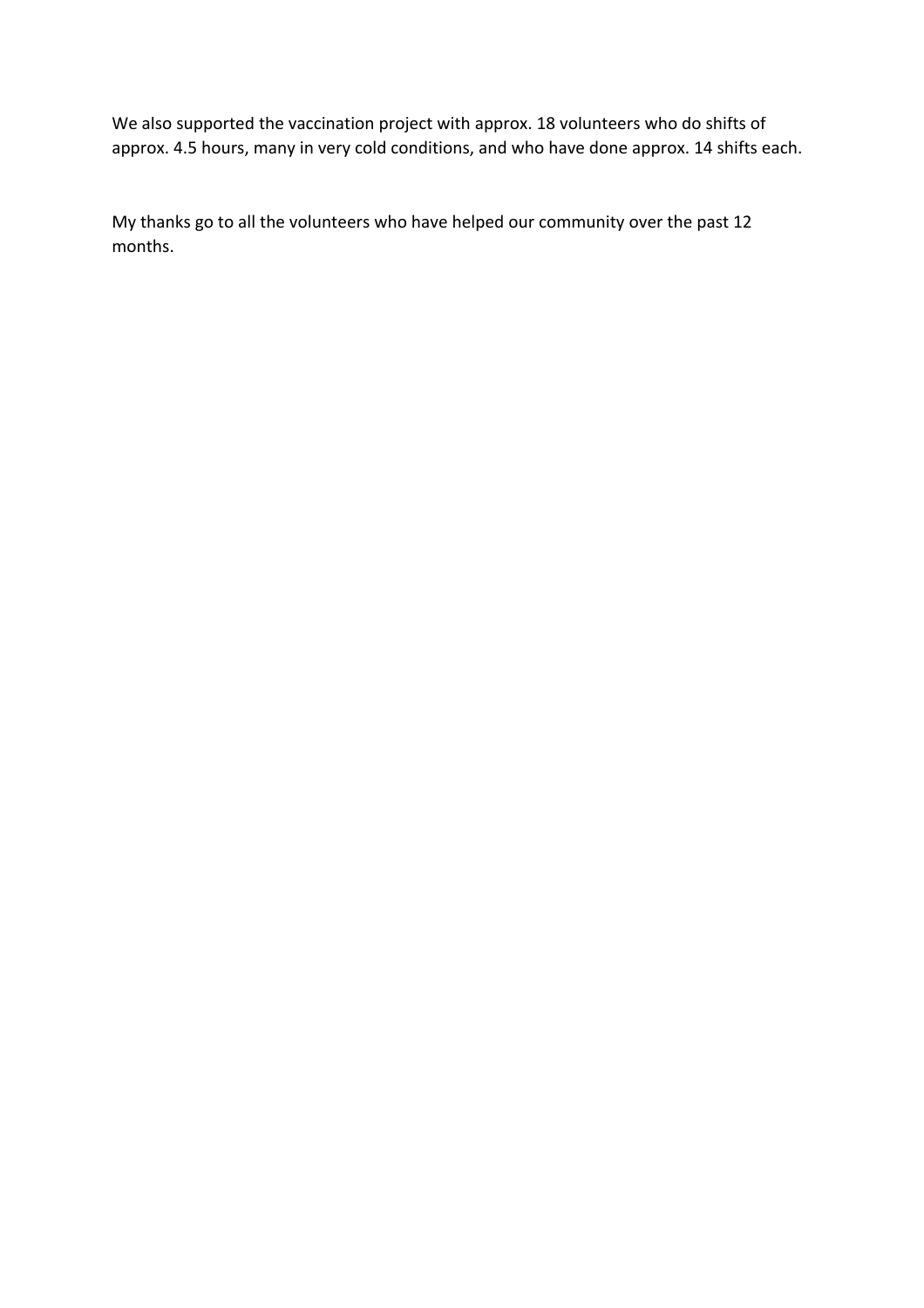# 2021 PORINGLAND ANNUAL PARISH MEETING

Report from -

# **Poringland Sand and Gravel Allotment Charity**

Charity No. 264618

The Poringland Sand and Gravel Allotment Charity makes grants available to clubs, groups and societies comprising Poringland parishioners.

The Charity is run by 4 Trustees who are each appointed for a 4-year term by Poringland Parish Council but who are not necessarily parish councillors. Presently the Trustees are Pat Easter, Jenny Huxtable, Caroline Milton and myself.

Our financial year ends on 30 June and our accounts are independently examined each year. During the 2019/20 year, the latest available, we received income of just over £1,650 from our various investments and interest earned. During that period, we awarded grants totalling £1,250 to local organisations. As at 30 June 2020 our funds stood at over £69k.

Perhaps not surprisingly, with organisations not meeting during the pandemic, we have received few requests for support since June last year.

Therefore, any local clubs, groups or societies who wish to seek assistance from the Charity should apply in writing to either the Chair, Mrs. Pat Easter or the Secretary, Mrs. Caroline Milton. Their addresses can be found in the 5+ and Contact magazines.

Thank you.

Chris Walker, Trustee

May 2021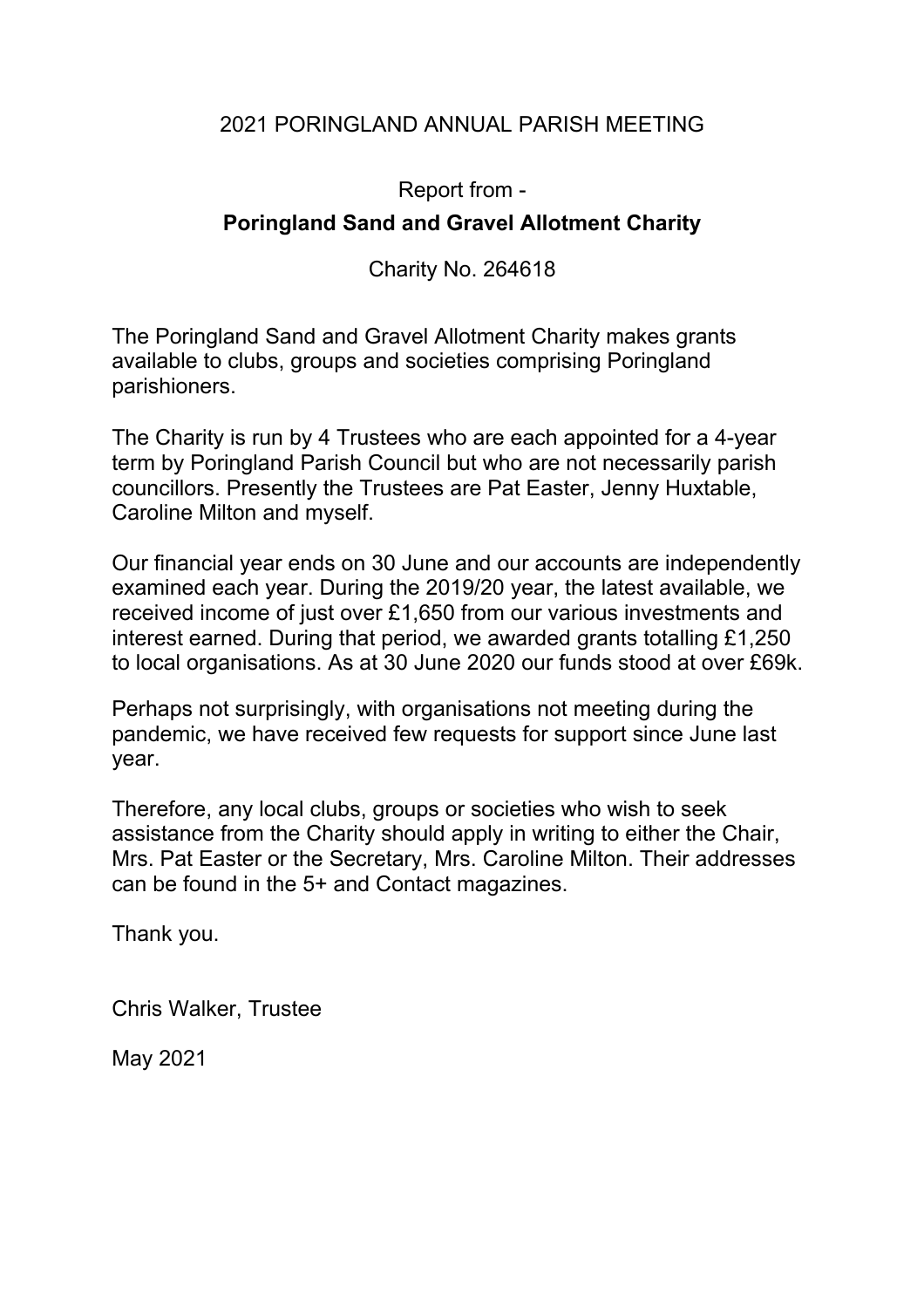**Annual report: Chairman: John Overton. Wednesday : 5th May 2021.**

It's been a very on off with the presence of the Covid Pandemic and the **restricted use of the building.**

**With the sad decline of the Bowls club in Poringland and Poringland Wanderers F.C. restricted when they can play due to the lock-downs, and after some 50 years or so, sadly the club had to call it a day with both Sunday sides, this was due to lack of players and volunteers. Unfortunately local football is no longer a social occasion as it was back in the early 1900s , it's a great shame when looking at the history of football in the village , the club was formed in 1903.**

**Both Saturday sides are still very buoyant , unfortunately Youth football within the club has also gone into decline, this obviously has an impact on user income.**

**The good news is that the School Breakfast club is still buoyant during term time. Moving forward with the agreement of the trust subject to the**  legalities it has been agreed in principal for the "Men's Shed" to take **over the bowls club and its surrounding area for its workshops etc, the lease is presently with the Solicitors , the planning application and all**  that goes with it is being handled directly by the Men's shed.

**The Trust were please to receive grants for the facility from South Norfolk Council payable due to the current pandemic situation, these moneys have been ringfenced by the Parish Council on behalf of the Playing Field.**

**The lockdown and the lack of use to the building has given the trust the opportunity to look at some of the maintenance issues that needed attention, and thanks to the** 

**The Pavilion is starting to look refreshed. Our thanks to the pavilion caretaker for the splendid work he has been carrying out and to the rest of the team that have been involved.**

**The trust have also taken the opportunity to call in a specialist company to look at a structural survey, there have been a couple of substantial cracks appear in the walls in the toilet block area that have been monitored , these appeared quite a few years ago and had glass strips put on them to check for movement , fortunately we are now in a position to let the experts tell the trust the good or bad news , we await their findings.**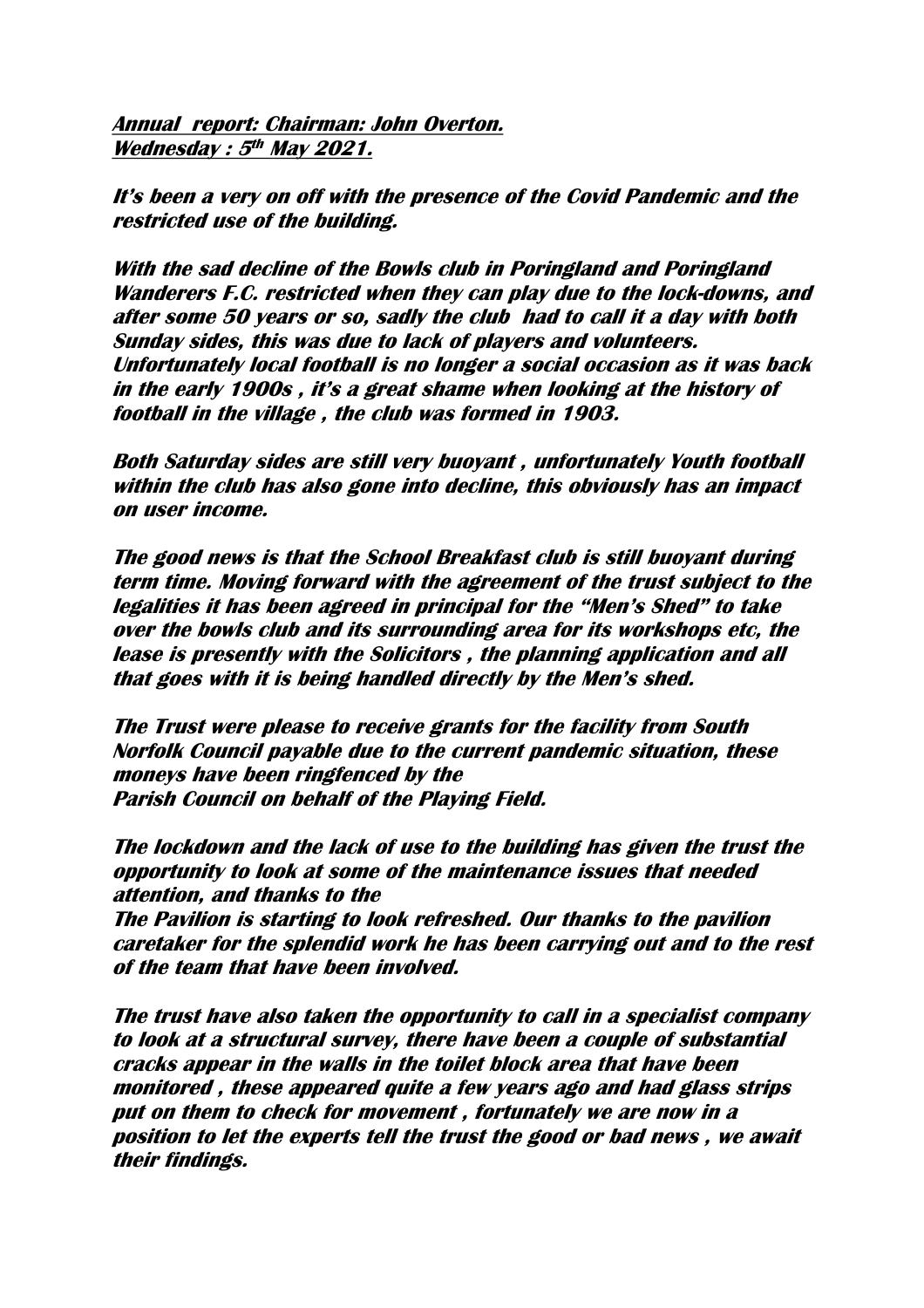**Unfortunately, like all these things , this building was built in the 60s with monies raised by the football club to improve the then Nissen Hut facility , the works were carried out by local trades who gave up their spare time, unfortunately the records are sparce as to foundations , foul water systems , underground pipe work, asbestos if any contained in the building , pipework generally and general specifications and the scope of works it was built to , I think a lot of rural villages were**  *involved with this type of scenario back then, most of them don't meet* **present regulations.**

**There are some exciting plans in the pipeline for this facility , some refurbishment , kitchen , shower blocks etc, but before we can carry out any of these we must await the findings of the structural engineers.**

**Hopefully we will be looking at a brighter future for this facility that tends to slip of the radar.**

**John Overton: Chairman: Poringland Welcome Home & Memorial Playing Field Trust.**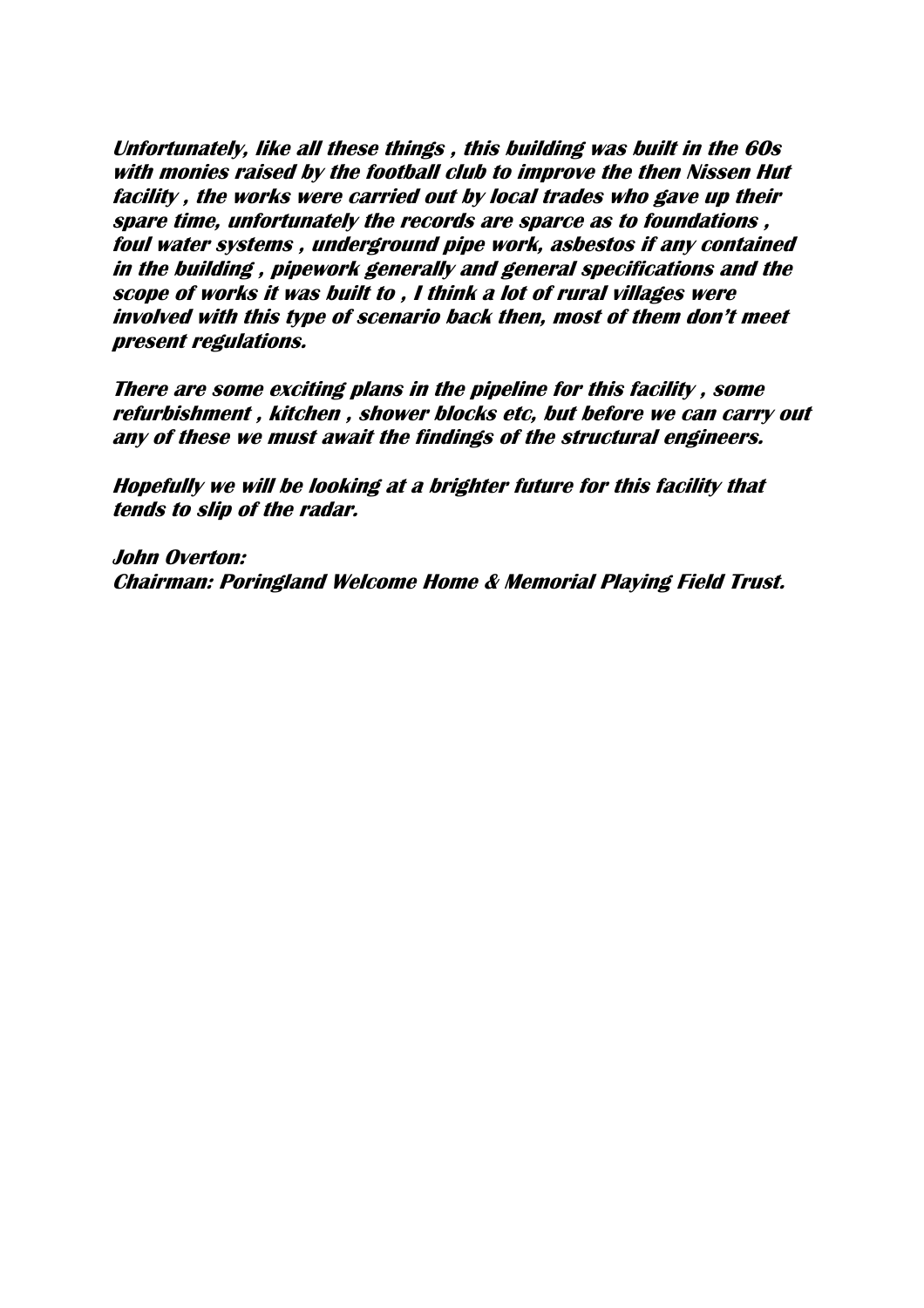### **Poringland Police Report**

It has been a very difficult year for individuals, businesses and community groups alike and the effect of the pandemic and the associated restrictions have impacted on how we have policed our towns and villages.

Throughout 2020/2021 your local Safer Neighbourhood Team have continued to respond to priority calls as well as conducting reassurance patrols, utilising the 4Es approach to policing, seeking to engage, explain, educate and only as a very last resort enforce the restrictions in place at the time.

Your local Beat Manager has always enjoyed a very close working relationship with the community and we are very aware that the restrictions have meant that we have been unable to conduct face to face engagement. With the publication of the Government's "road map out of lockdown" and an easing of the restrictions, as long as the situation continues to improve, we look forward to resuming face to face meetings if we can but only if it is safe to do so. In the meantime, we would like to express our sincere gratitude to the Parish Council, local community and businesses for their understanding and support during what has been undoubtedly a very difficult year.

The Poringland Safer Neighbourhood Team have held a Public Meeting on the Teams platform in March 2021 where local issues were discussed and local policing priorities were set.

For the next three months the team will be concentrating on Speeding, Burglary/Theft and Anti-Social Behaviour. If you have any concerns or information to pass then please contact the team using their email [SNTPoringland@norfolk.police.uk.](mailto:SNTPoringland@norfolk.police.uk)

The next public meeting will be held in June 2021 and full details will be made available nearer the time.

Please follow South Norfolk Police on twitter @SouthNorfPolice or our South Norfolk Police Facebook page.

Below are the crime statistics for the last 12 months.

| Crime type                                | <b>Total</b> |                                                                         |                |
|-------------------------------------------|--------------|-------------------------------------------------------------------------|----------------|
| Arson                                     | 1            | Possession of drugs                                                     | 5              |
| ASB                                       | 11           | Possession of weapons                                                   | $\overline{2}$ |
| <b>Bicycle Theft</b>                      | 3            | Public Fear, Alarm or Distress                                          | 29             |
| Burglary - Business and<br>3<br>Community |              | Racially or Religiously<br>Aggravated Public Fear, Alarm<br>or Distress | 1              |
| Criminal Damage                           | 23           | Robbery of Personal Property                                            | 2              |
| Domestic<br>57                            |              | Theft from a Vehicle                                                    | $\overline{2}$ |
|                                           |              | Total                                                                   | 139            |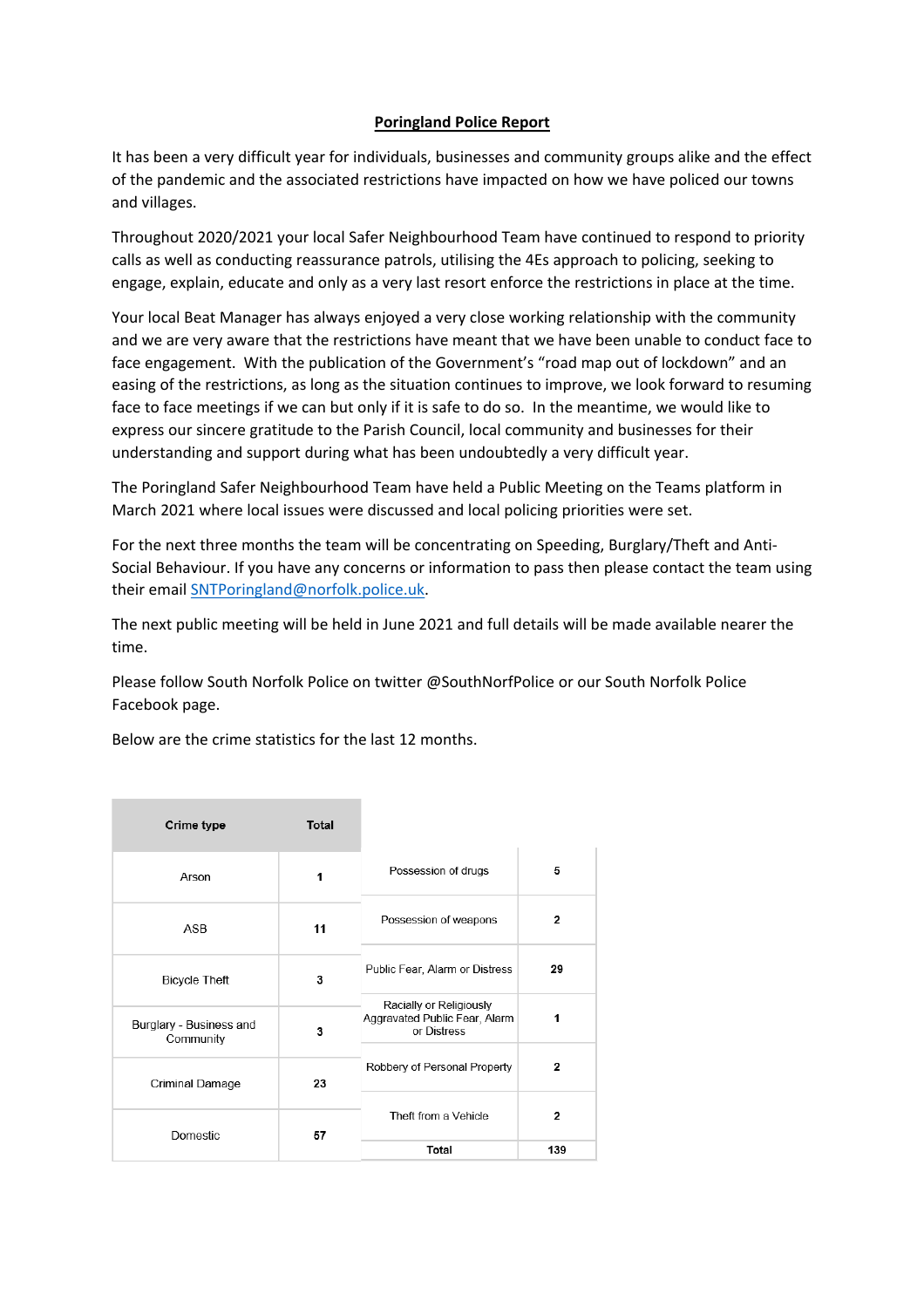

### **Framingham Earl High School Overview for Poringland Parish Council**

### **Background:**

Framingham Earl High School is a convertor academy with the Sapienta Educational Trust. [www.framinghamearlhighschool.co.uk](http://www.framinghamearlhighschool.co.uk/) (website) @FraminghamEarl (Twitter)

The following schools feed into Framingham Earl High School: Poringland Primary School & Nursery, Rockland St. Mary Primary School, Surlingham Community Primary School, Trowse Primary School, Stoke Holy Cross Primary School and Brooke VC CE Primary School

The Published Admission Number (PAN) for the school is 160 Year 7. For September 2021 we have accepted 163 students due to movement into catchment post the application date to Norfolk County Council.

|    | Number of<br>students on<br>roll | Attendance 2020/21 Year<br>Average<br>(Red - attendance since<br>15/03/21 | <b>Number of students Pupil</b><br><b>Premium (eligible for Free</b><br><b>School Meals)</b> | Number of students on the SEND register |
|----|----------------------------------|---------------------------------------------------------------------------|----------------------------------------------------------------------------------------------|-----------------------------------------|
| 11 | 151                              | $(94.4\%)$ 96.0%                                                          | 16(10)                                                                                       | 2 EHCP 15 SEN Support Register          |
| 10 | 162                              | $(95.0\%)$ 96.5%                                                          | 25(14)                                                                                       | 6 EHCP 19 SEN Support Register          |
|    | 154                              | $(95.0\%)$ 96.6%                                                          | 29(22)                                                                                       | 5 EHCP 18 SEN Support Register          |
|    | 165                              | $(95.3\%)$ 97.7%                                                          | 22(12)                                                                                       | 6 EHCP 20 SEN Support Register          |
|    | 160                              | $(96.4\%)$ 95.9%                                                          | 39 (27)                                                                                      | 6 EHCP 33 SEN Support Register          |

### **Staffing:**

Mrs Becky Arnold – Headteacher, Mr James Edwards – Deputy Headteacher, Mr Dan Keates – Assistant Headteacher, Mrs Lisa Andrews – Assistant Headteacher, Mrs Anna Harvey Assistant Headteacher, Miss Anna Boyle - PA to Headteacher

Teaching Staff 40.4 Full Time Equivalent teachers

Support Staff 9.7 FTE Learning Support Assistants and 2.8 FTE HLTAs

### **Site Developments 2020/21:**

Astro turfing of some social areas, new benches and equipment for social times, additional food point, reconfiguration of rooms inc. development of Computer Science, Art, Drama and Food Technology. Planned for Summer 2021 resurfacing work on carparking, new hall windows and canopy across social areas. Bid placed with Wolfson Foundation to upgrade current Design & Technology room.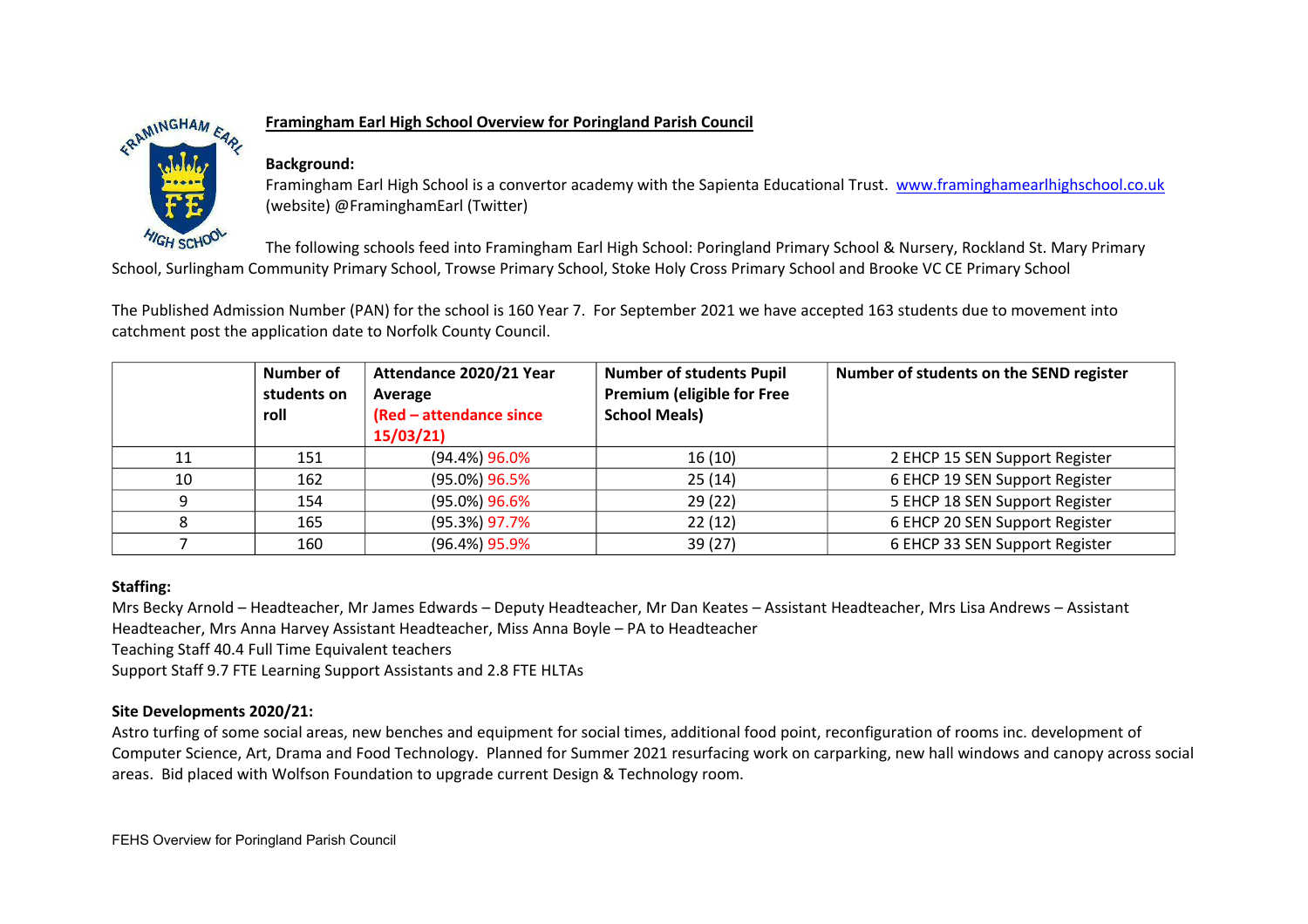### **Community Links: (we are currently working on a Community Connect magazine that will highlight all our links)**

Highlights for 2020/21: Poringland Men's Shed using the school bungalow as a base and completing some intergenerational project work (once COVID lifts), South Norfolk Council lease of Sports Centre to allow wider usage, A2Better transport scheme to build a clear Travel Plan, The Garage to develop Drama support for key individual students struggling to engage positively in school.

### **School Improvement Priority Areas for 2020/21:**

### **Quality of Education:**

1. Embed KS3 and Option choice curriculum changes from 2019/20 and further develop in 2020/21: our key aim is to allow students to flourish we want our students to be able to talk with confidence about the what and why of the curriculum they study whilst identifying their own areas of strengths and development needs

2. Review Curriculum offer at KS4: Is it aspirational? Are our courses well suited to our communities needs? Are character education opportunities embedded equally with qualifications opportunities?

3. Further develop SEN expertise with all staff: Develop greater expertise amongst all staff so they can cater for the needs of students and know the best strategies to support learning flourish. 'Little and Often' CPD which is bespoke to FEHS students delivered by our SEN team. Ensure that the strategies given are achievable and monitor that they are followed. Build into curriculum SEN support from Y7 to Y11 – avoid any 'drop off' moments.

#### **Behaviour and Attitudes:**

1. Review of the pastoral structure following permanent appointments for SLT in Autumn 2020 (delayed from Easter 2020 due to Covid) explore potential appointment of non-teaching pastoral manager and the impact this will have on DoL roles

2. Further develop nurturing teacher student relationships: Focus on nurturing positive relationships to allow staff to understand reasons for behaviour and where it comes from. Use models such as Zone of Regulation and Mental Health First Aid training to empower staff in their conversations and assessments of students. Develop environment within school so all feel able to share/contribute with strategies to support students. (Wellbeing Policy & Action Plan)

### **Personal Development:**

1. Embed further character education into curriculum: exploration with students of how to learn, different learning strategies, co-curriculuar engagement and wellbeing support. Love of learning as an aspiration for all. Explore possibility of developing a 'FEHS Award' linked to character for those who complete various activities above and beyond the classroom requirements (independent learning tasks, sports teams, student leadership, House events, Student voice groups etc.)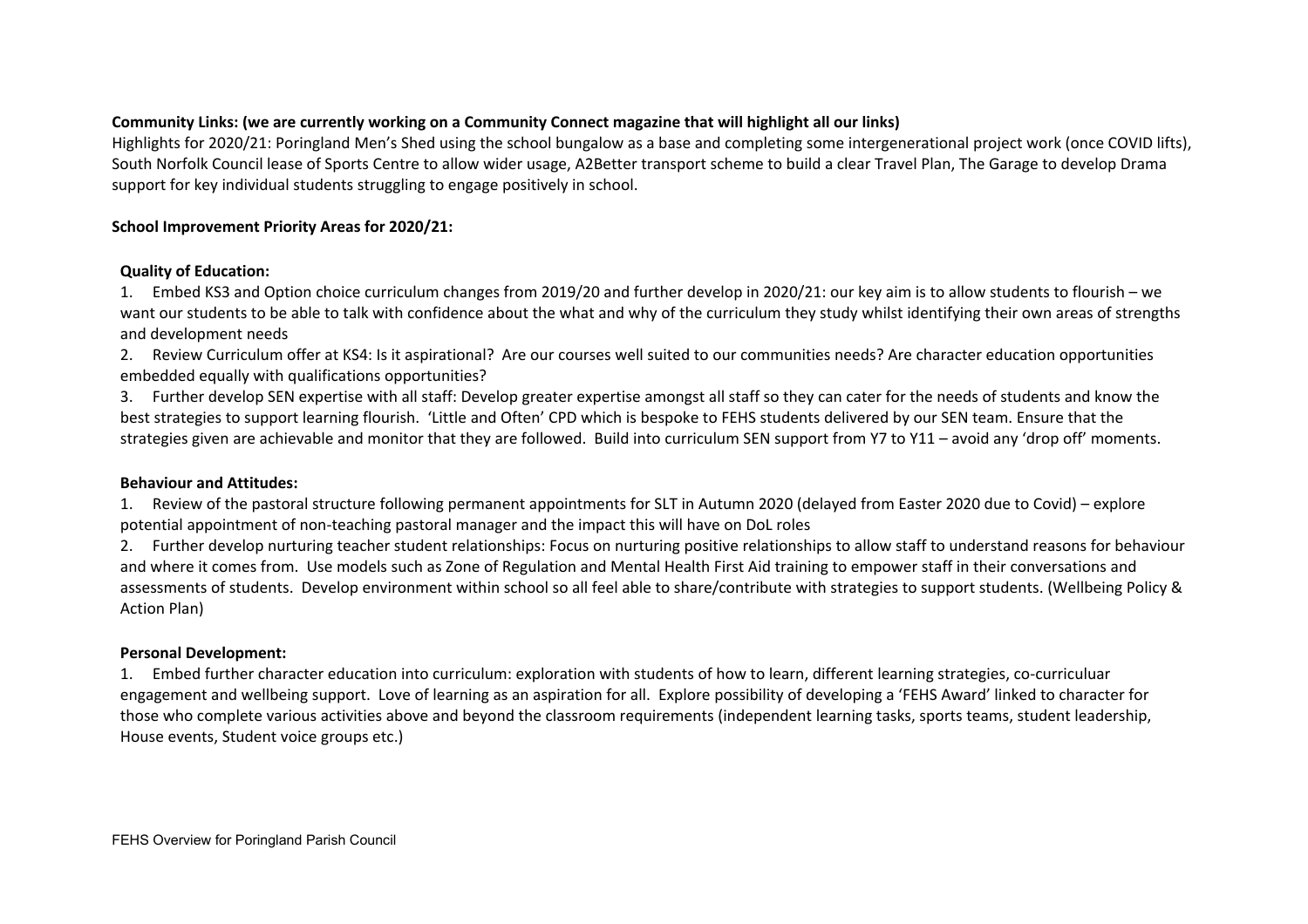2. Raise Aspirations: Creating a 'cool to achieve' culture where all stakeholders are involved in celebrating success and that success is not simply an academic measure. Ensure celebration of achievement is seen as a positive. Whole school to be involved with celebrating achievement. Develop stronger links with academic Sixth Forms and continue to foster links with educational establishments such as UEA, STEM Award, Royal Geographical Society. Develop use of tools such as Unifrog to allow parents and students to explore opportunities for post 16 and beyond.

### **Leadership and Management:**

1. Further develop consistency of Line Leadership and Quality Assurance measures used throughout the school. Develop use of Lessons Learned for all staff and empower Directors of Subject to support teams by using overview tools to match staff expertise and areas for development

- 2. Embed Wellbeing strategy across the school which focuses on both staff and students
- 3. Link with previous target on permanence of SLT allow new post holders to understand their roles and flourish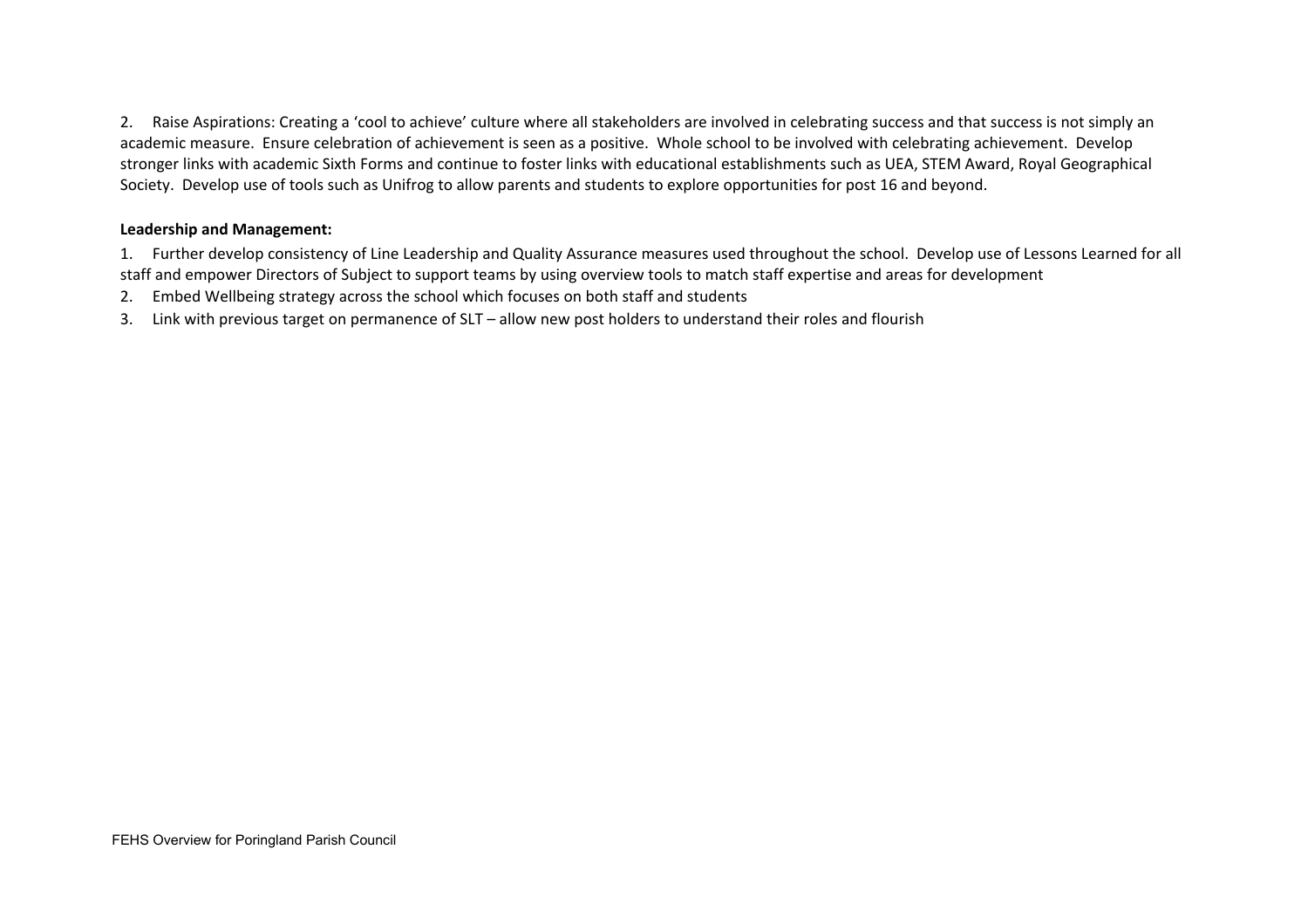# **Poringland Annual Parish Meeting – 5th May 2021**

# **Report from All Saints Church Poringland**

With apologies that I cannot be present, personally, to provide a report, but below is a summary of some of the areas and activities which might be of interest to you:

**Foodbank**. Poringland Foodbank is managed out of All Saints Church Vestry and Octagon, as both a delivery and donation point. From the start of the pandemic in March 2020, up to the present, it has made 104 emergency deliveries, taking various numbers of boxes and bags, mostly to local households, but sometimes to surrounding villages. It has proved a life-line for a number of families and individuals. Additionally, because of financial support from individual donors, local fund-raising, and Poringland Fuel Allotment Trust, finances have been available to provide additional fresh food items, purchased on the day, and delivered together with the foodboxes (which can only contain long shelf-life items). These extra fresh, items, in particular, have been very gratefully received.

**Schools and Youth work.** With schools closed from March 2020, the youth worker initially had to be furloughed, but on-line platforms were developed and this quickly allowed contacts with young people to resume, and youth work continued in this way, albeit in a limited fashion. Poringland Primary school were provided with online school assemblies and pre-school children met 'online' with Edward Bear. In September 2020 after-school youth clubs were allowed to open again, but this became start/stop when national infection rates increased. To date, however, with the successful vaccination program, we are delighted that access to Framingham Earl High School is once again allowed, and the lunch club and the after-school drop-in have restarted.

**Church**. During the first lockdown the church developed its digital know-how and we have managed to provide Sunday services on line, on YouTube, as a dial-up service, and latterly, in person as well. Although a number of weddings had to be postponed, throughout we have provided funeral services, with numbers of local deaths, thankfully, not showing too much of an increase from previous years, however with social distancing in place, and limitations on numbers allowed to gather, it has been an uphill challenge to offer effective support and bring comfort to those who are grieving. The 'Coffee-Stop' weekly drop-in, at Poringland Village Hall, has not met for a year, though we are hoping to re-open again later this month; this drop-in has been a life line for people who are lonely and needing someone to speak to. Although visiting has often not been possible, maintaining telephone contact with potentially lonely and/or vulnerable people has been essential.

**Outreach Post Office**. The Octagon outreach post-office offers an essential service to people in the southern end of our community. This was highlighted, recently, when the service was interrupted for a few weeks because of a change in post-office personnel. A significant number of people enquired as to when the post-office would resume, saying how much they depended on it. However, it is not only meeting a need for postal services. I was told about a customer who attended and sat in the 'socially-distanced' chair waiting to be served, only to let others go before her. She said she'd only come in, so she could spend 5 minutes or so, talking to the teller, in between customers. This would be her only chance, she said, all week, of speaking with someone else. She eventually left after buying one stamp.

**Singing**. The CSWS singing group, which sung at Poringland Parish Council's 2019 Christmas celebrations, had previously met and practised in the Royal Oak pub, but as with all singing groups, it has not been able to meet, in-person, for well over a year. The group continues to meet online, but is looking forward to in-person meetings starting again very soon.